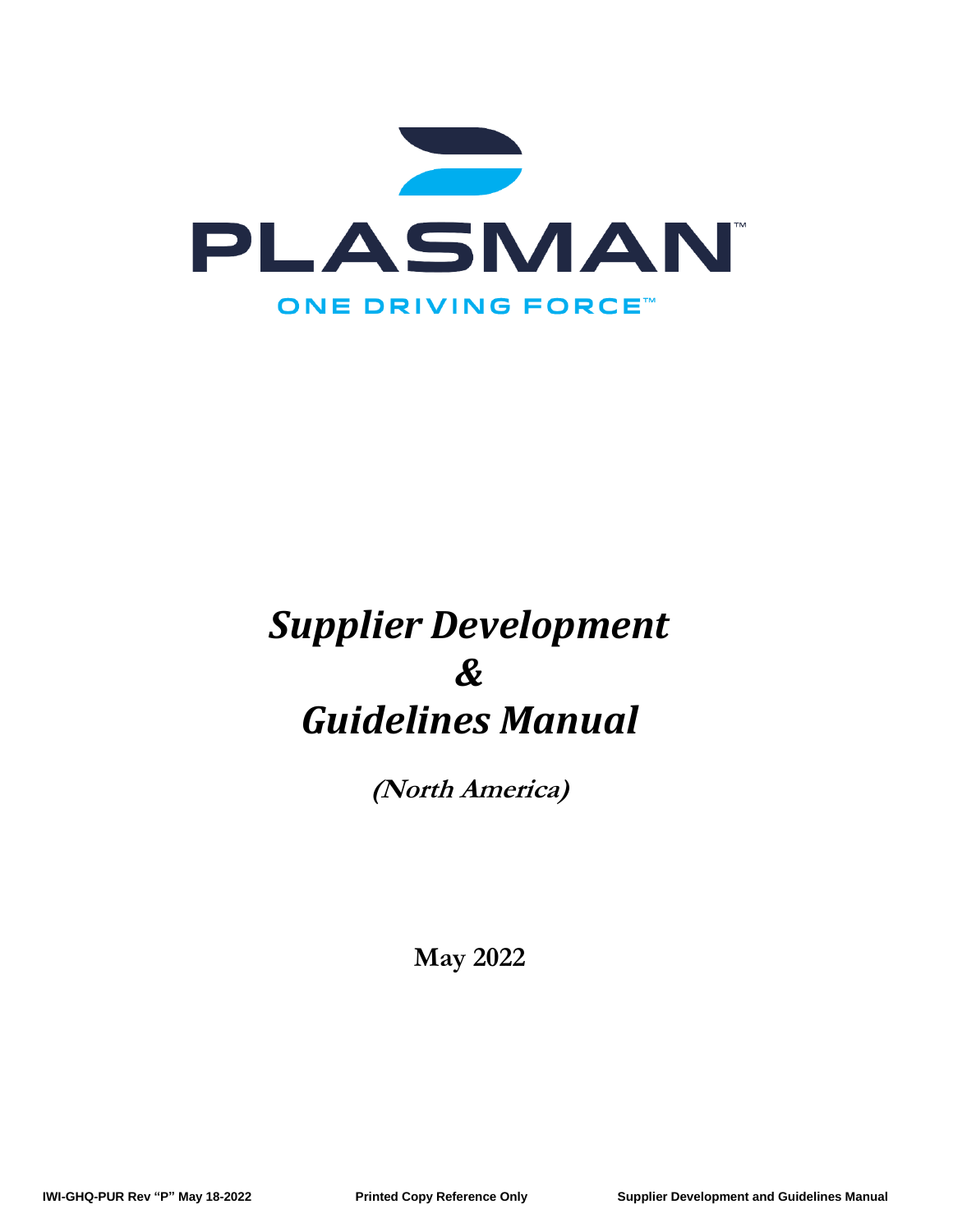

## **CONTENTS**

| <b>Section Number</b> | <b>Section Title</b>                                                                                               | Page    |  |  |  |  |
|-----------------------|--------------------------------------------------------------------------------------------------------------------|---------|--|--|--|--|
| 1                     | Introduction                                                                                                       | 3       |  |  |  |  |
| $\overline{2}$        | Policies:<br>• Quality Policy<br>Environmental Health & Safety Policy Statement<br><b>Supplier Code of Conduct</b> | $4 - 5$ |  |  |  |  |
| 3                     | <b>Plasman Key Contact Personnel</b>                                                                               |         |  |  |  |  |
| $\overline{4}$        | <b>Standard Supplier Requirements</b>                                                                              |         |  |  |  |  |
| 5                     | $11 - 19$<br><b>Supplier Quality Expectations</b>                                                                  |         |  |  |  |  |
| 6                     | <b>Engineering &amp; Program Management</b><br>$20 - 23$                                                           |         |  |  |  |  |
| $\overline{7}$        | 24-25<br><b>Accounting Practices</b>                                                                               |         |  |  |  |  |
| 8                     | $26 - 28$<br><b>Supplier Performance Metrics</b>                                                                   |         |  |  |  |  |
| 9                     | 28-29<br>Requests for Quotation / Bid / Tender                                                                     |         |  |  |  |  |
| 10                    | <b>Change Record</b>                                                                                               | 30-33   |  |  |  |  |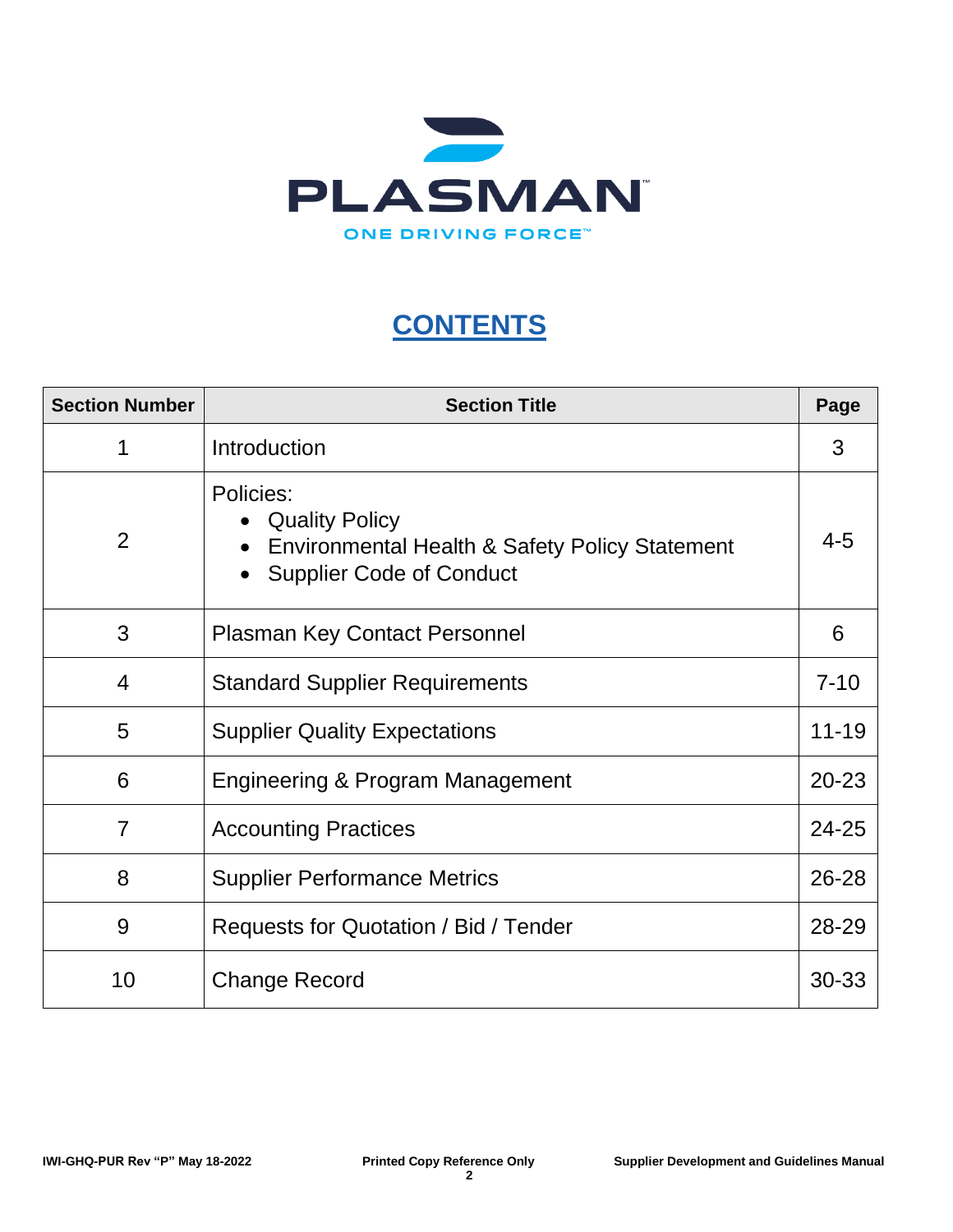## **INTRODUCTION**

**The intent of this manual is to define the vision of the Plasman North American Purchasing Group, to outline the requirements for becoming an Approved/Preferred Supplier, and to broaden the scope of recognized automotive quality system and environmental standards to include additional requirements of Plasman. This manual will outline the operating standards and business practices of Plasman, including supplier quality, delivery and service expectations and supplier performance metrics as well as a reporting system.**

**In addition to Plasman Purchase Order Terms and Conditions, it is mandatory that the Supplier understand and ensure compliance with this manual. It is the responsibility of the Supplier to check for updates to this manual at regular intervals at: <https://plasman.com/supplier-portal/>**

**For more information or clarification related to this manual, or if for any reason the website cannot be accessed, contact the appropriate Plasman key contact personnel listed in this manual.**

**Top Management is committed to the development, implementation, and continual improvement of the effectiveness of the Quality and Environmental Management Systems deployed at our Plasman manufacturing facilities:**

- o **WINDSOR 1 MANUFACTURING**
- o **WINDSOR 3 MANUFACTURING**
- o **TECUMSEH MANUFACTURING**
- o **TILBURY MANUFACTURING**
- o **FORT PAYNE MANUFACTURING**
- o **CLEVELAND MANUFACTURING**
- o **QUERETARO MANUFACTURING**

**Mike Merner Communist Communist Communist Communist Communist Communist Communist Communist Communist Communist Communist Communist Communist Communist Communist Communist Communist Communist Communist Communist Communist Corporate Director, Purchasing Corporate Director, Quality**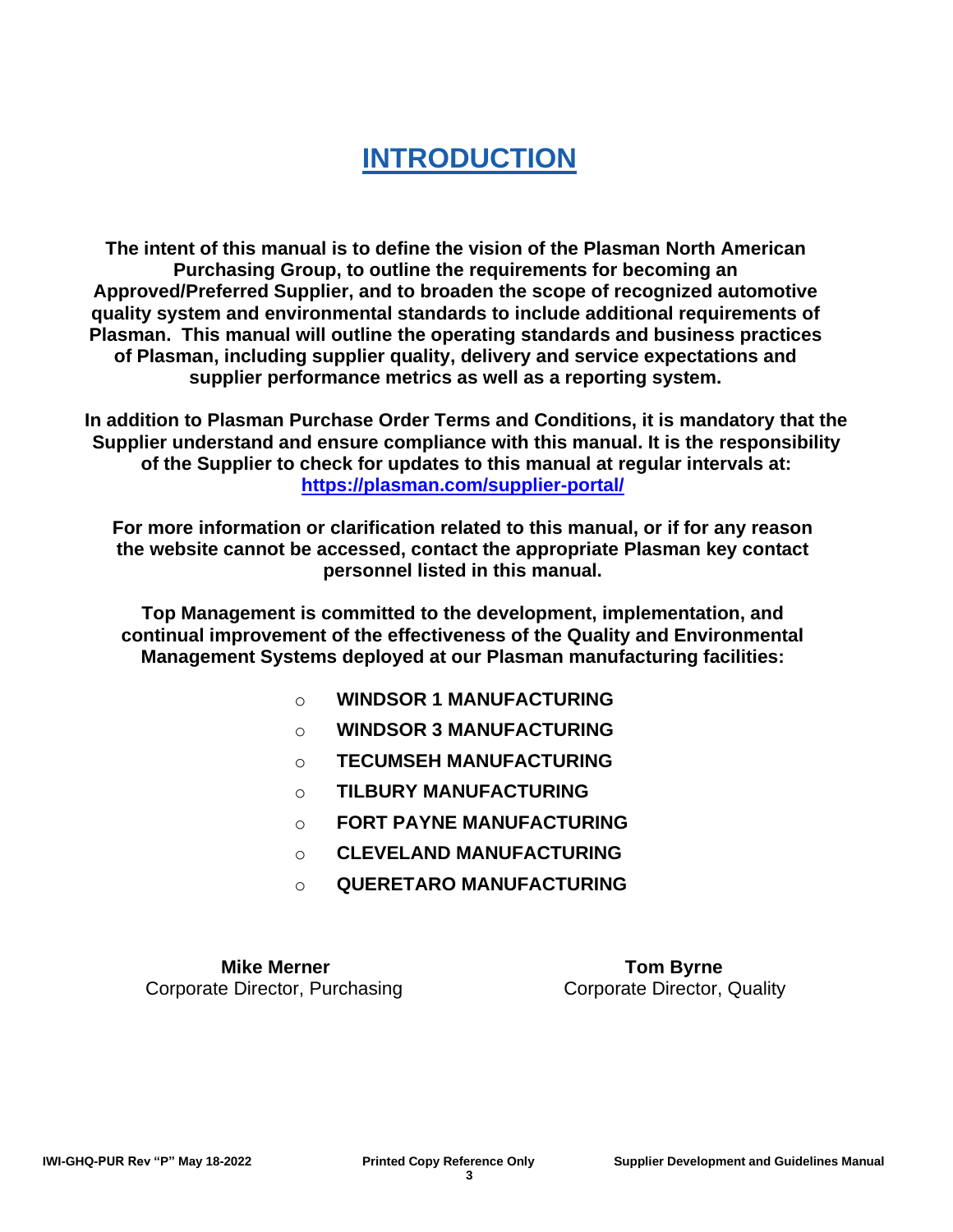## **Quality Policy**

**Plasman** is committed to the continual improvement and development of our manufacturing processes, products, employees, and business relationships, creating a better, more sustainable and inclusive future is our collective responsibility.

This drive will ensure our continuing success in the engineering design and state-of-the-art manufacturing of the highest quality automotive trim, precision subsystem components, and consumer-focus products. Our reputation as a leading global manufacturer with expertise in design and engineering, tooling, molding, surface finishing, and assembly has generated customer expectations, and we deliver the solutions.

This solution-focused goal will be achieved by setting measurable objectives and targets for quality, while driving towards the industry standard of zero defects. Utilizing both established and innovative technologies, methodologies, and training initiatives, **Plasman** provides the resources needed to meet the existing and future requirements of the marketplace.

**Plasman** considers effective communication to be the cornerstone of our business relationships. Fostering the established framework of collaboration with our customers, suppliers, and each other, ensures our ability to anticipate our customers' needs and make their visions a reality.

**In support of PLASMAN management commitment, the following is the endorsed EH&S Policy Statement:**

## **Environmental Health & Safety Policy Statement**

**Plasman** endeavours to take every precaution reasonable to protect the environment and promote the health and safety of all employees and interested parties. It is our intention that Plasman be a safe place to work, with defined and established responsibilities and clear goals to create a physically and mentally sound workplace. Plasman shall demonstrate responsible corporate citizenship through our focus on pollution prevention initiatives.

#### **It is the policy of PLASMAN:**

- To commit to the elimination of Health & Safety and Environmental hazards and reducing risks through consistent and systematic communication, cooperation, education, and leadership.
- To comply with applicable environmental and occupational health and safety legislation and other requirements that relate to our health & safety and environmental aspects within the scope of our overall business operations.
- To reduce health, safety and environmental impacts by setting objectives and targets to minimize the footprint our activities create on the environment and personal safety.
- To require that all Supervisors ensure that safe work areas are maintained and all persons working for or on behalf of the Organization work within best practices, legislation and standards for health and safety and environmental protection.
- To ensure that processes are implemented to identify hazardous conditions, report occurrences, investigate and assess so that the risk to the environment, physical, organizational and social work environment is maintained as safe and secure.
- To commit to using consultation and participation of employee's and, where they exist, workers' representatives in order to support continuous improvements related to environmental impacts, workplace injury and illness prevention initiatives.
- To establish that Employees and all persons working for or on behalf of the organization work in a safe manner, report all hazardous conditions, unsafe work practices and potential impacts on the environment immediately to their Supervisors.
- To integrate global sustainability practices supporting the environment, human and social rights and opportunities in order to establish a balanced work model.

A safe workplace is the responsibility of everyone. Your active participation and support are critical to maintaining and improving Environmental, Health and Safety at Plasman.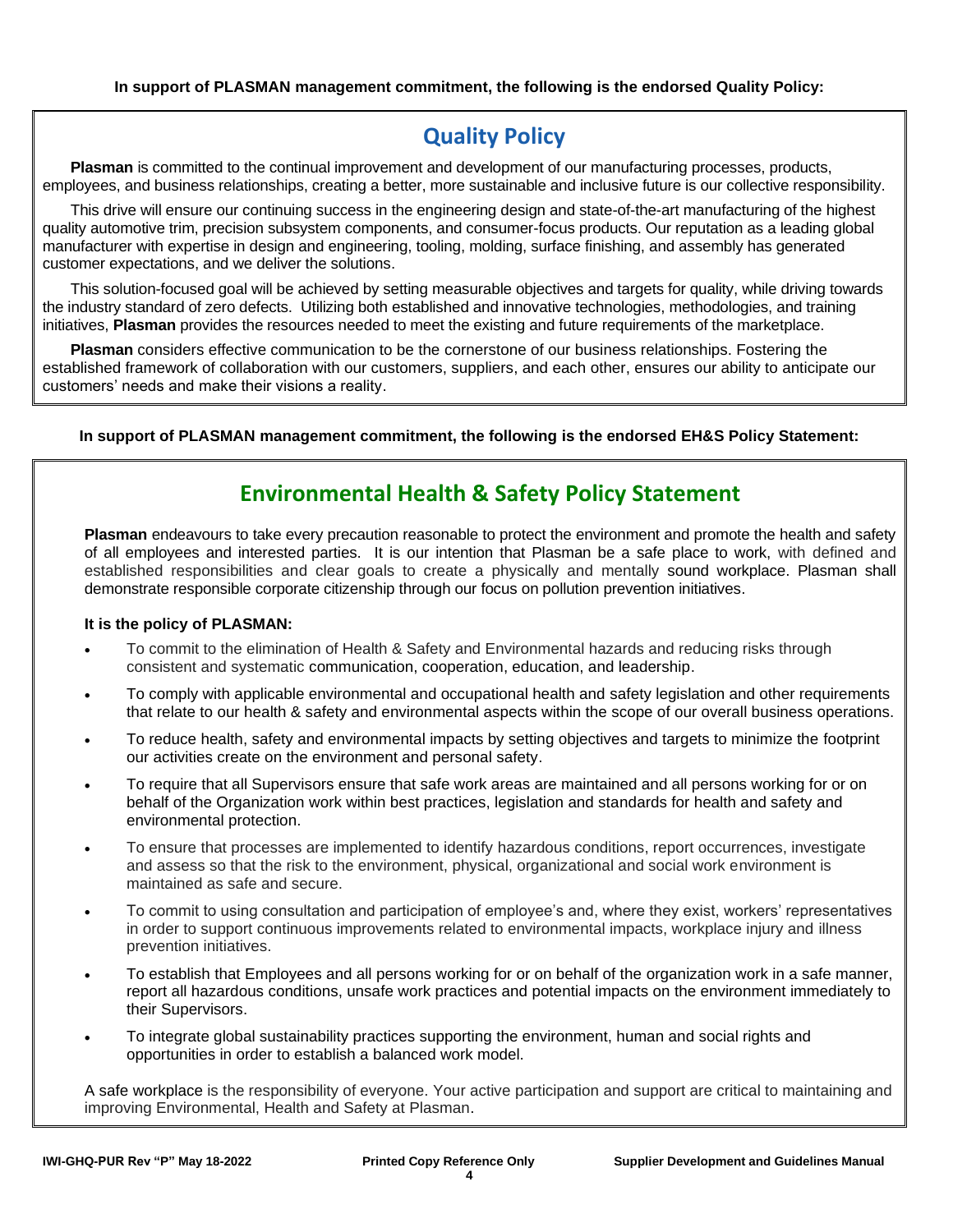## **Supplier Code of Conduct**

Sustainability is a strategic priority for Plasman. We strive for compliance by committing to relevant international standards, laws, regulations, and customer requirements. We take responsibility for our products, production, and supply chain in order to deliver sustainable solutions.

#### **Purpose and Scope**

The purpose of the Plasman Supplier Code of Conduct is to define minimum sustainability requirements for all Plasman suppliers, including Suppliers that deliver goods and/or services. This Code of Conduct is an integral part of the agreement between Supplier and Plasman.

#### **General Requirements**

- 1. Supplier shall comply with all the Requirements of the Supplier Code of Conduct.
- 2. Suppliers shall comply with all applicable laws and regulations as well as the contractual terms and conditions agreed upon with Plasman.
- 3. Supplier shall be transparent and disclose legally required permits and licenses upon request.

#### • BUSINESS ETHICS

- Supplier shall respect and comply with applicable fair trade, competition and anti-trust laws and regulations.
- Supplier shall not engage in any form of bribery or corruption, and shall avoid situations where private, financial or other external interests conflict with the job responsibilities of employees.
- Supplier shall respect Plasman's confidential information and intellectual property rights and comply with the laws governing data privacy.

#### • HUMAN RIGHTS AND WORKING CONDITIONS

- Supplier shall respect human rights; including the process where employees may choose to be part of trade union or similar external representative.
- Supplier shall comply with applicable laws and collective bargaining agreements and pay at least the minimum wage laid down by local law.
- Supplier shall not tolerate forced labor or modern slavery.
- Supplier shall comply with applicable laws regarding working and resting hours, and sick and parental leave.
- Supplier shall not directly or indirectly allow or use child labor and nobody of the Suppliers' or its subcontractor's employees shall be below the minimum legal age for employment.
- Suppliers shall not engage in any form of discrimination based on race, ethnicity, nationality, age, gender, religion, union affiliation, disability, pregnancy, political affiliation.
- Supplier shall not tolerate any form of harassment and abuse.

#### • HEALTH AND SAFETY

- Suppliers shall provide its employees with a safe and healthy working environment that minimizes the incidence of workrelated injuries
- Supplier shall ensure that its Employees' potential exposure to safety hazards are identified, assessed and controlled. Where hazards cannot be adequately controlled by these means, employees shall be provided with appropriate personal protective equipment including access to first-aid supplies.
- Supplier shall comply with hazardous material restrictions set by applicable laws and regulations.

#### • ENVIRONMENTAL STEWARDSHIP AND RESPONSIBLE SOURCING

- Supplier shall strive to reduce their negative environmental impact.
- Supplier shall monitor, track and document its consumption of natural resources such as water, energy and raw materials.
- Suppliers shall monitor, track and document its emission to water, soil and air, and its waste.
- Supplier shall implement responsible handling of potentially hazardous substances including (transportation, storage, and disposal) and supply employees with adequate personal protective equipment when applicable.
- Supplier shall comply to applicable laws and regulations regarding prohibition or restriction of specific substances (including tantalum, tin, tungsten, gold, cobalt).
- Suppliers shall be transparent on raw materials origin upon request.
- Suppliers shall report substances used in the products delivered to Plasman through the International Material Data System (IMDS).

#### **Compliance statement**

Plasman requires suppliers to report non-compliance with this code of conduct to their Purchasing contact. Plasman reserves the right in the event of non conformity to exercise early termination for cause of the business relationship with any supplier and/or present an acceptable countermeasure/remedy plan to correct the non conformity.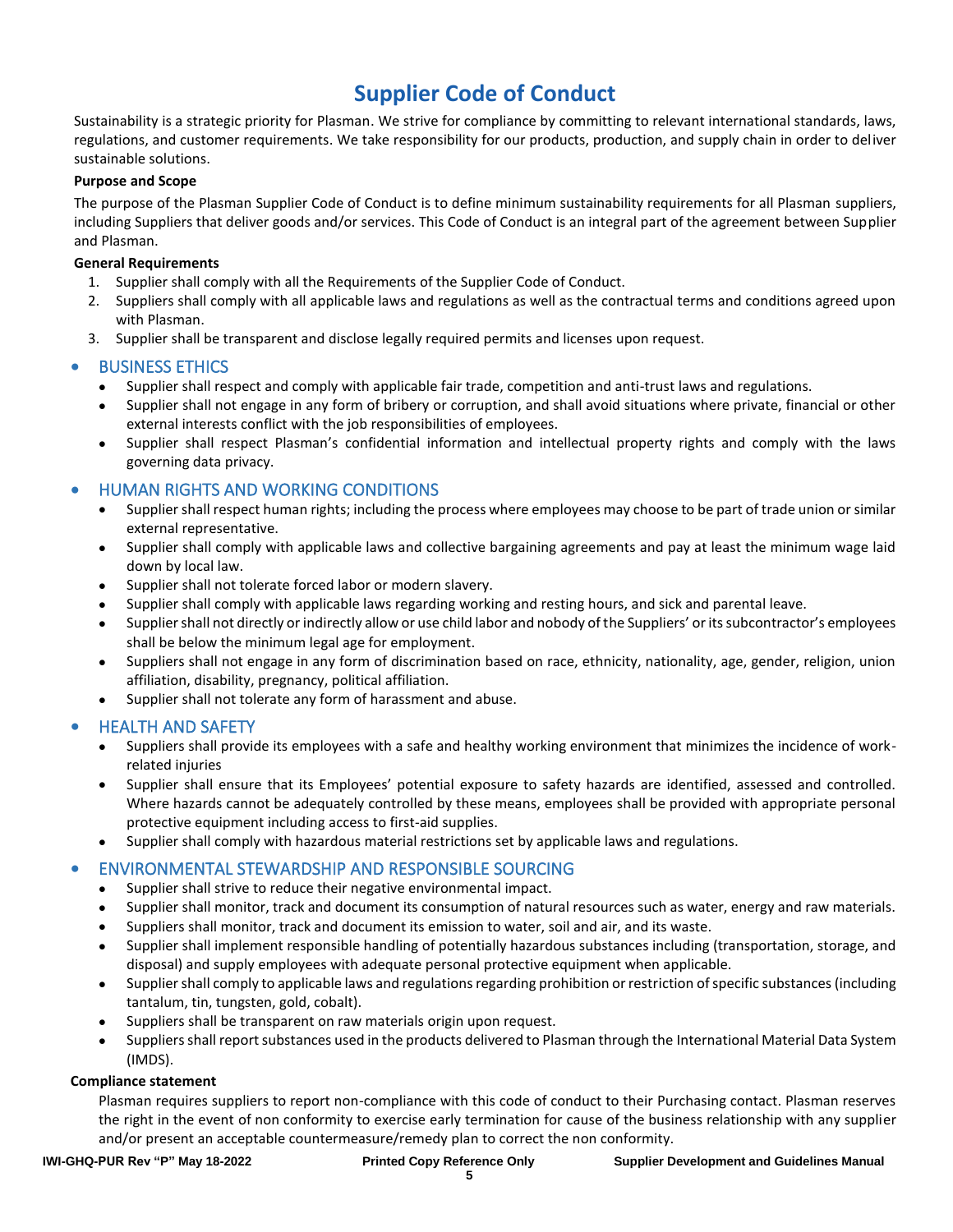## **Plasman Key Contact Personnel**

#### **Plasman – Corporate**

635 Sprucewood Ave., Windsor ON N9C 0B3 Canada P: (226) 221-8120

**Name Title E-Mail**

George Mitri Supplier Quality Manager [George.Mitri@plasman.com](mailto:George.Mitri@plasman.com)<br>Christian Clarkson Supplier Quality Engineer Christian.Clarkson@plasman.com Christian Clarkson @plasman.com

## **Windsor 1 Manufacturing**

5250 Outer Drive, Oldcastle ON N9G 0C3 Canada P: (519) 737-1633

**Name Title E-Mail**

Dave Malenfant **Quality Manager** [Dave.Malenfant@plasman.com](mailto:Dave.Malenfant@plasman.com)

Joey Zhang Buyer [Joey.Zhang@plasman.com](mailto:Joey.Zhang@plasman.com)

## **Windsor 3 Manufacturing**

635 Sprucewood Ave., Windsor ON N9C 0B3 Canada P: (226) 221-8120

**Name Title E-Mail** Lisa Trakilovic Customer & Advanced Quality Manager [Lisa.Trakilovic@plasman.com](mailto:Lisa.Trakilovic@plasman.com) Fran Keeton Senior Buyer [Fran.Keeton@plasman.com](mailto:Fran.Keeton@plasman.com)

## **Tecumseh Manufacturing**

418 Silvercreek Industrial Rd., RR#1, Tecumseh ON N8N 4Y3 Canada P: (519) 727-4545

**Name Title E-Mail**

Ted Black Quality Manager [Ted.Black@plasman.com](mailto:Ted.Black@plasman.com) Dayna DeBruyn Senior Buyer [Dayna.Debruyn@plasman.com](mailto:Dayna.Debruyn@plasman.com)

## **Tilbury Manufacturing**

P.O. Box 538, 24 Industrial Park Road, Tilbury ON N0P 2L0 Canada P: (519) 682-1155

**Name Title E-Mail** Maicon Oliveira **Quality Manager** [Maicon.Oliveira@plasman.com](mailto:Maicon.Oliveira@plasman.com) Dayna DeBruyn Senior Buyer [Dayna.Debruyn@plasman.com](mailto:Dayna.Debruyn@plasman.com)

## **Fort Payne Manufacturing**

403 Airport Road West, Fort Payne AL 35968 USA P: (256) 979-

**Name Title E-Mail**

Bradley McMillen Quality Manager [Bradley.McMillen@p](mailto:Bradley.McMillen@)lasman.com Dayna DeBruyn Senior Buyer [Dayna.Debruyn@plasman.com](mailto:Dayna.Debruyn@plasman.com)

### **Cleveland Manufacturing**

3000 West 121st Street, Cleveland, OH 44111 USA P: (216) 252-2995

**Name Title E-Mail**

Robert Begg **Canadisty Manager** Robert. Begg@plasman.com Dayna DeBruyn Senior Buyer [Dayna.Debruyn@plasman.com](mailto:Dayna.Debruyn@plasman.com)

## **Queretaro Manufacturing**

Av. Industria de la Transformación, #321 Parque Ind., Queretaro, San Rosa Jáuregui, QRO CP 76220 P: 52+442 211 6900

**Name Title E-Mail**

Gerardo Zarraga Quality Manager [Gerardo.Zarraga@plasman.com](mailto:Gerardo.Zarraga@plasman.com) Lenka Horenska Buyer & Traffic Coordinator [Lenka.Horenska@plasman.com](mailto:Lenka.Horenska@plasman.com)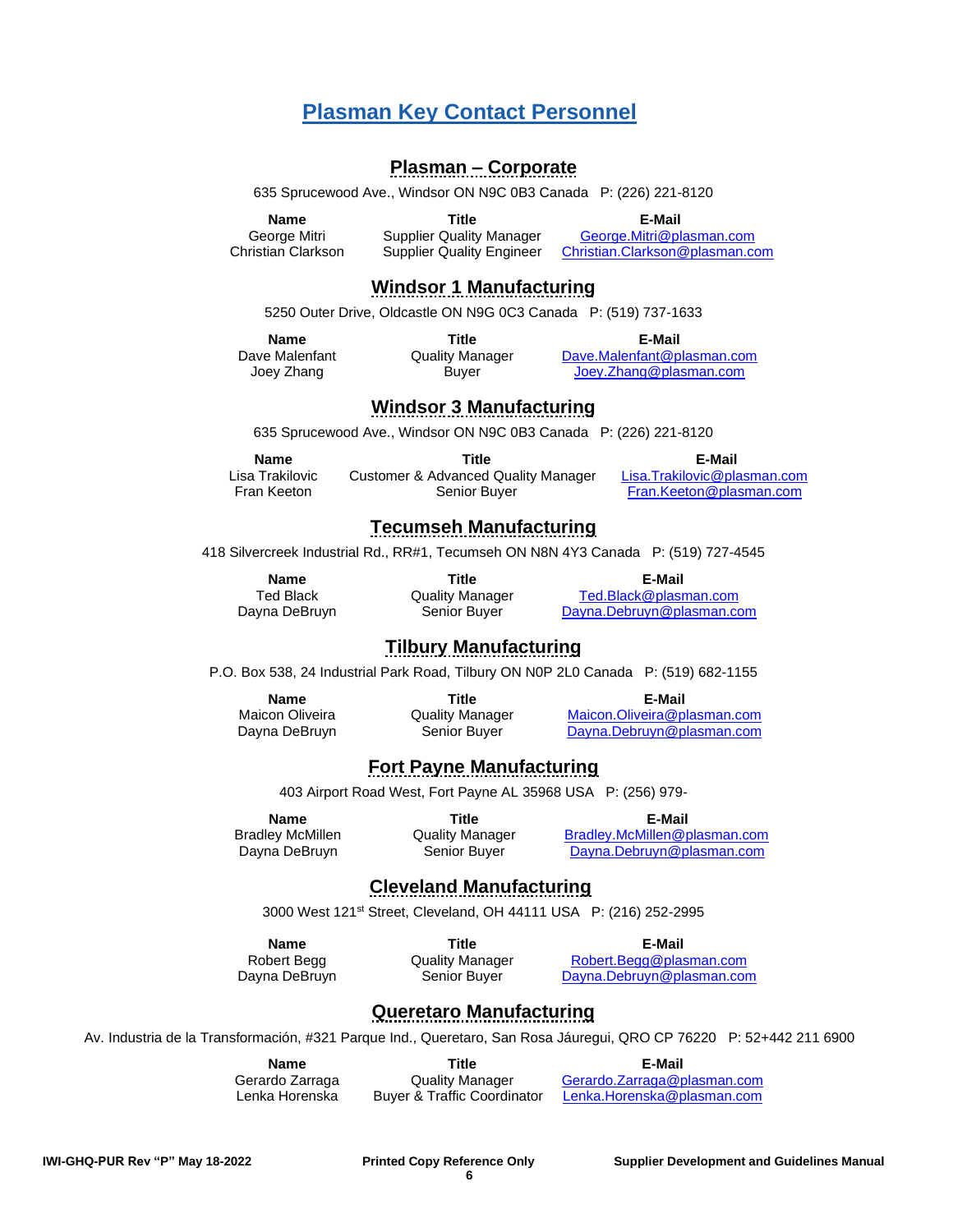## **Standard Supplier Requirements**

The Supplier Development and Guidelines Manual is intended to be a communication instrument to suppliers on how to do business with Plasman manufacturing facilities. In all cases, Purchase Orders, supplier agreements, contracts and any other business agreements shall prevail. For additional information and periodic updates to this manual, you may contact the Purchasing Department at Plasman.

## **Basic Supplier Requirements**

- All suppliers of automotive production material or service must be third party registered (or actively pursuing registration) to either ISO 9001:2015 or IATF 16949:2016 Quality Standards (unless otherwise specified by Plasman). The ultimate automotive production supplier development objective is certification to IATF 16949 requirements.
- Supplier delivery performance shall be 100% on time
- Supplier Advanced Product Quality Planning Teams shall support Plasman from concept phase through to postlaunch phase via the APQP Process and through the production phase, for the lifetime of the product
- Use of error-proofing in design and mistake-proofing in the manufacturing processes
- Requests for corrective action require an initial response within 24 hours and a final response (including root cause analysis and irreversible corrective action) within 10 days

#### **Material Certificate of Analysis (COA)**

#### **The COA for the Resin/Paint supplied must:**

- call out all test / items listed in the automotive engineering specification
- show test tolerance / units of measure and actual results
- show the test name and test method used
- if salt and pepper material is supplied, certificates of analysis for the resin and colour concentrate required
- evidence that the laboratory which completed the testing is ISO/IEC 17025 certified
- be sent 24 hours prior to shipment
- be sent with each lot of Resin/Paint supplied
- send pre-ship colour plaques 5 days prior to shipment

#### **All Resin / Components Bar Code Label Requirements**

#### **Bar Code Labels (2 per box) should include the following:**

- Plasman Part Number
- Net Weight or Number of Pieces
- Duns Code (if applicable)
- Box Serial Number
- Resin Type or Component Description
- Lot Number
- Material ID Number
- Filling Date and Shift
- Company Name and Address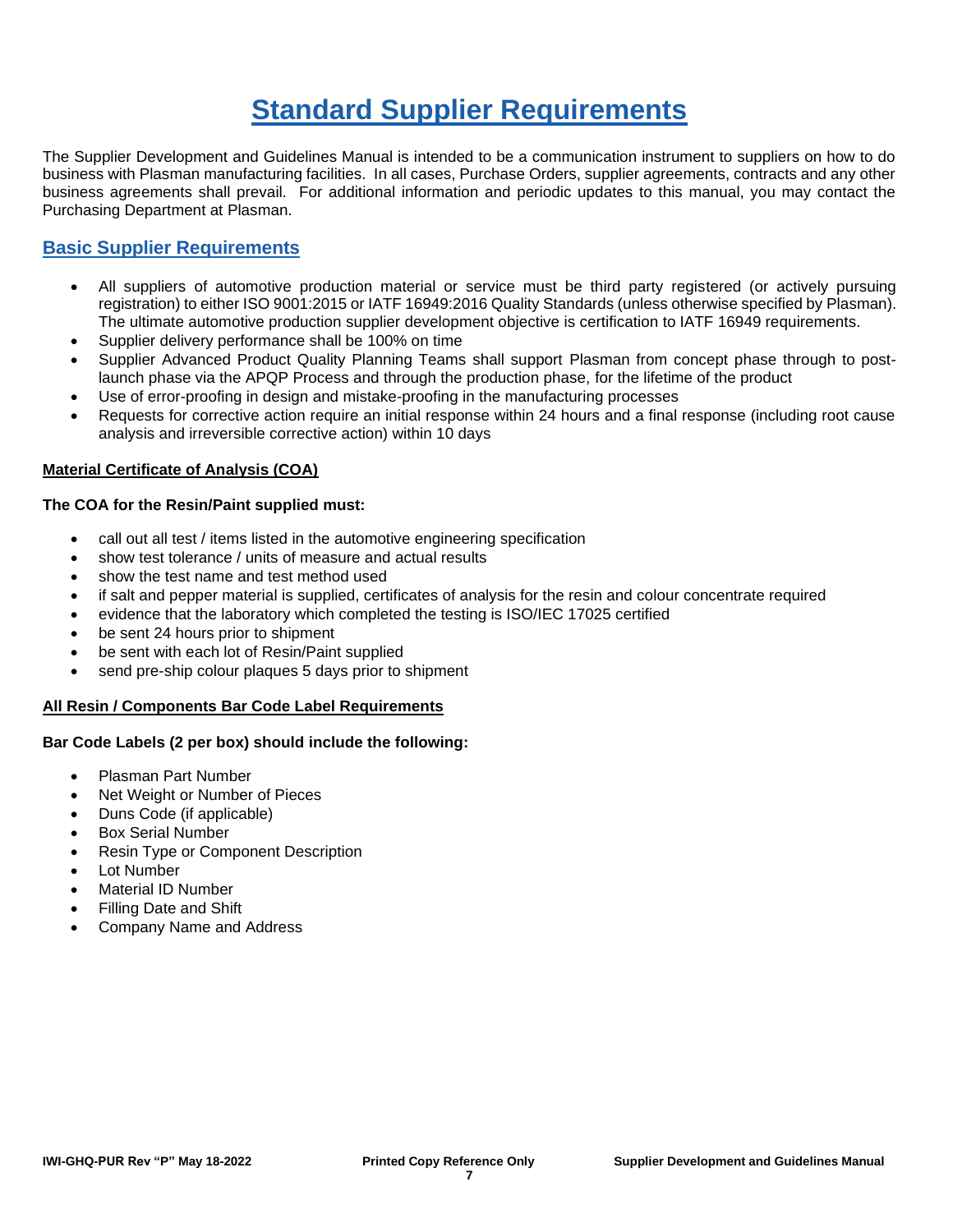## **Supplier Packaging Requirements**

#### **Plasman Responsibilities for Plasman owned containers:**

- The Plasman facility, when shipping empty containers, will assure the containers are free of debris and undamaged
- The Plasman facility will provide maintenance, repair and funding for Plasman owned packaging systems
- The Plasman facility is to provide disposition of obsolete/damaged containers
- Only safe containers SHALL be used to transport product

#### **Supplier Responsibilities for Plasman owned containers:**

- The supplier will load parts into clean undamaged containers only and load the container systems into the transportation equipment in a safe manner for transport and maintaining part quality
- The supplier is responsible to inspect all containers upon return and document any damaged containers Damage report to be submitted within 24 hours of the receipt of the shipment with details of packing slip, carrier name to their Plasman contact. The supplier is responsible to remove the damaged container(s) from the system immediately
- Under no circumstances will damaged packaging be used for shipments to Plasman facilities
- Only safe containers SHALL be used to transport product

#### **Palletization Requirements**

**Pallet Specifications –** All wood pallets and other packaging material comprised of wood must conform with the current **International Standards for Phytosanitary Measures No. 15 (ISPM #15), Regulation of Wood Packaging Material in International Trade**. To facilitate the recycling of used, expendable packaging, pallet cartons fastened to the pallet must be constructed with a "breakaway" feature or other method to allow easy separation from the shipping pallet.

#### **Automotive Supplier Requirements**

The Automotive Industry Action Group (AIAG) has published several manuals that standardize procedures, reporting formats, and technical nomenclature, which are required by our OEM Customers. Suppliers are responsible to remain current with these standards including, but not limited to, APQP, FMEA, PPAP, SPC, MSA, MMOG/LE, CQI-9 Special Process: Heat Treat System Assessment, CQI-11 Special Process: Plating System Assessment, CQI-12 Special Process: Coating System Assessment, CQI-14 Special Process: Warranty System Assessment, CQI-15 Special Process: Welding System Assessment, CQI-17 Special Process: Soldering System Assessment, CQI-23 Special Process: Molding System Assessment. Copies of these publications can be ordered from AIAG at (248) 358-3003 or via website at [http://www.aiag.org.](http://www.aiag.org/) Membership to AIAG is recommended.

#### **Suppliers are to provide a copy of applicable CQI Assessments (appropriate to their process) annually (and if there are significant changes).**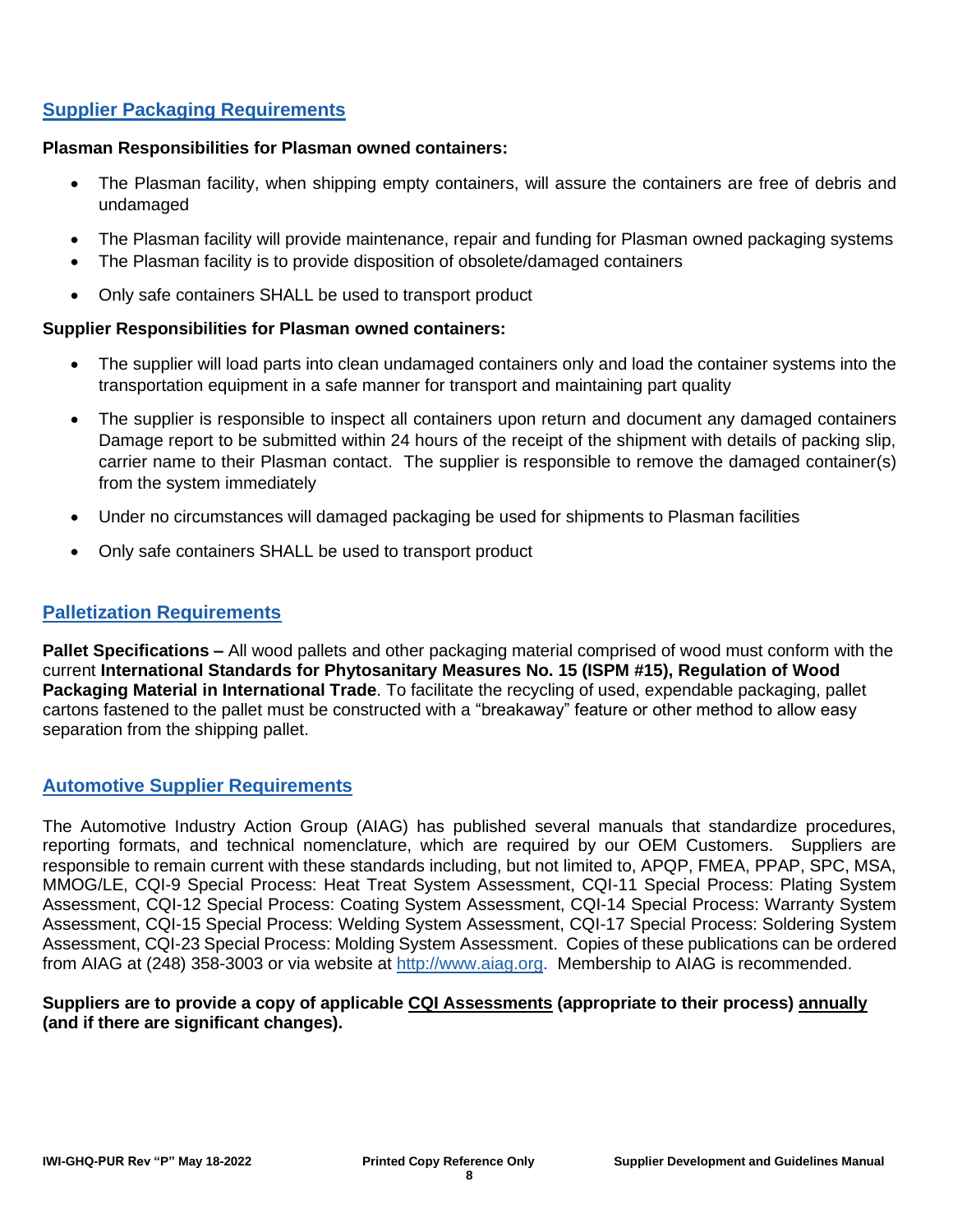### **Diversity Supplier Requirements (U.S. Suppliers)**

Plasman is committed to expanding our relationship with the diversity business community. Plasman diversity policies support the activities of the MMBDC (Michigan Minority Business Development Council) and the NMSDC (National Minority Supplier Development Council), as well as other state and local economic community organizations.

#### **Customer-Specific Requirements**

OEM Customer-Specific Requirements and specifications are mandated and must be complied with as they apply to the suppliers end item customer base. For information on obtaining OEM Customer-Specific Requirements contact Plasman Purchasing, or visit the IATF – International Automotive Task Force website at [www.iatfglobaloversight.org](http://www.iatfglobaloversight.org/) and/or OEM Customer website/supplier portal. Plasman and the end customer reserve the right to audit, inspect, qualify and certify the manufacturing processes, facilities and parts related to all programs in current and/or future production. This is subject to compliance with all applicable standard nonconfidentiality and non-disclosure agreements. **Suppliers are responsible for remaining current to Customer-Specific Requirements.**

### **Anti-Bribery Policy**

Plasman strictly prohibits fraud, bribery and other corrupt business practices in all of our business operations. This prohibition applies to all business activities, anywhere in the world, whether they involve government officials or private sector employees. This Policy applies to everyone at Plasman and our supply chain acting on Plasman's behalf anywhere in the world. As a Canada led company with business operations in Mexico, United States, Sweden, Norway, and Belgium we are committed to observing the standards of conduct set forth in the U.S. Foreign Corrupt Practices Act (the "FCPA"), the Canadian Corruption of Foreign Public Official's Act, and related legislation, as well as local anti-bribery laws of all countries in which the Company operates (collectively, the "Anti-Bribery Laws").

This Policy supplements the Conducting Business with Integrity, Fairness and Respect section of Plasman's Business Code of Conduct and Ethics.

Suppliers are responsible for following anti-bribery practices in conjunction with the **Plasman Supplier Code of Conduct** (see page 5).

### **Service Parts Requirements**

All suppliers are responsible for the supply of original equipment service parts to Plasman. This obligation remains in effect at the production supplier of record for fifteen years after part concludes series production or cancellation of the part unless a source change is approved. Service parts are to be produced from production tooling that is continuously maintained so that service parts can be produced at the agreed upon quality criteria. Regular preventative and predictive maintenance activities are required to maintain production capability. Pricing of service part component orders remain at production levels for five years after part concludes series production for a minimum of five years or for the length of time that any claim of obsolete inventory exists, whichever is later. Setup charges for service parts should be at or below fair market value and must be approved in writing by the Plasman Purchasing Department. The dealer direct supply items are to be supplied within 24 hours of release to the supplier. Depot supply items will be released on the weekly releases according to normal supplier demand communication methods.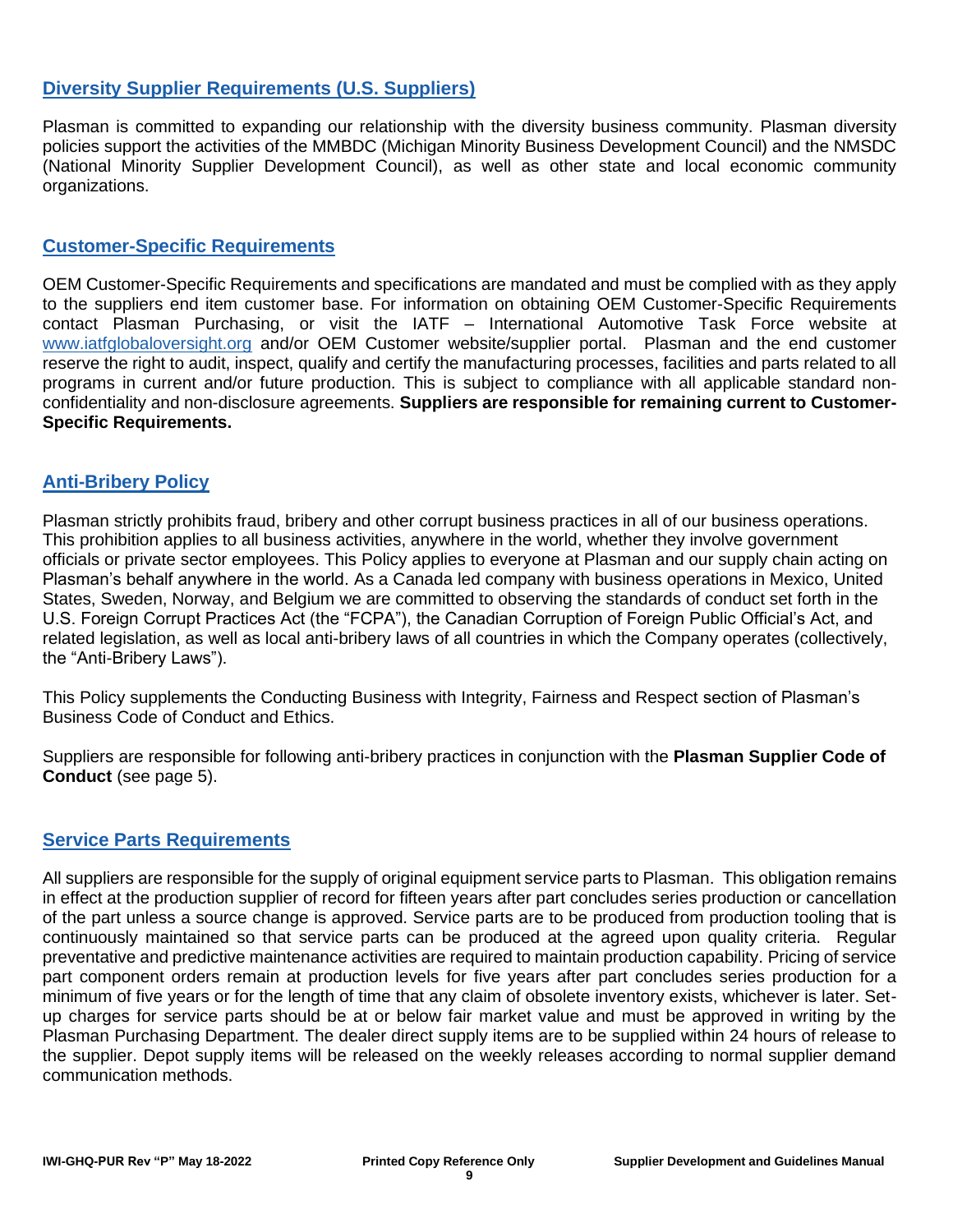## **Conflict Minerals**

2012 U.S. legislation requires that manufacturers who file certain reports with the U.S. Securities and Exchange Commission (SEC) must disclose whether products they manufacture, or contract to manufacture, contain conflict minerals that come from sources that support or fund inhumane treatment in the region of the Democratic Republic of the Congo or an adjoining country. Applicable Plasman suppliers are required to provide information regarding the use of conflict minerals in all supplied products. Additional information on conflict minerals reporting can be found at: [http://www.aiag.org](http://www.aiag.org/) and [http://www.conflict-minerals.com.](http://www.conflict-minerals.com/)

### **Supplier IMDS Compliance**

In compliance with the European Union Directive concerning the environmental impact of End-of-Life Vehicles (ELV), the OEMs are mandating that their suppliers account for all prohibited, restricted and reportable substances used in the production of automotive parts in the International Material Data System (IMDS). Please provide the material information for the resin or components you supply to Plasman through the IMDS system. Plasman IMDS ID is 13531.

Please ensure our six digits IPN is entered in the Material-No field. If you have already reported directly to the IMDS, please inform us so that we may access the information related to our product(s).

#### **Automotive Product-Related Software or Automotive Products with Embedded Software**

Suppliers of automotive product-related software, or automotive products with embedded software are required to implement and maintain a process for software quality assurance for their products and retain documented information of a software development capability self-assessment.

### **Statutory and Regulatory Requirements**

Suppliers are required to ensure that supplied products, processes, and services conform to the current applicable statutory and regulatory requirements in the country of receipt, the country of shipment, and the customer-identified country of destination, if provided (reference Terms and Conditions of Purchase Order).

If special controls are defined for certain products with statutory and regulatory requirements, suppliers shall ensure they are implemented and maintained as defined by Plasman or OEM Customer.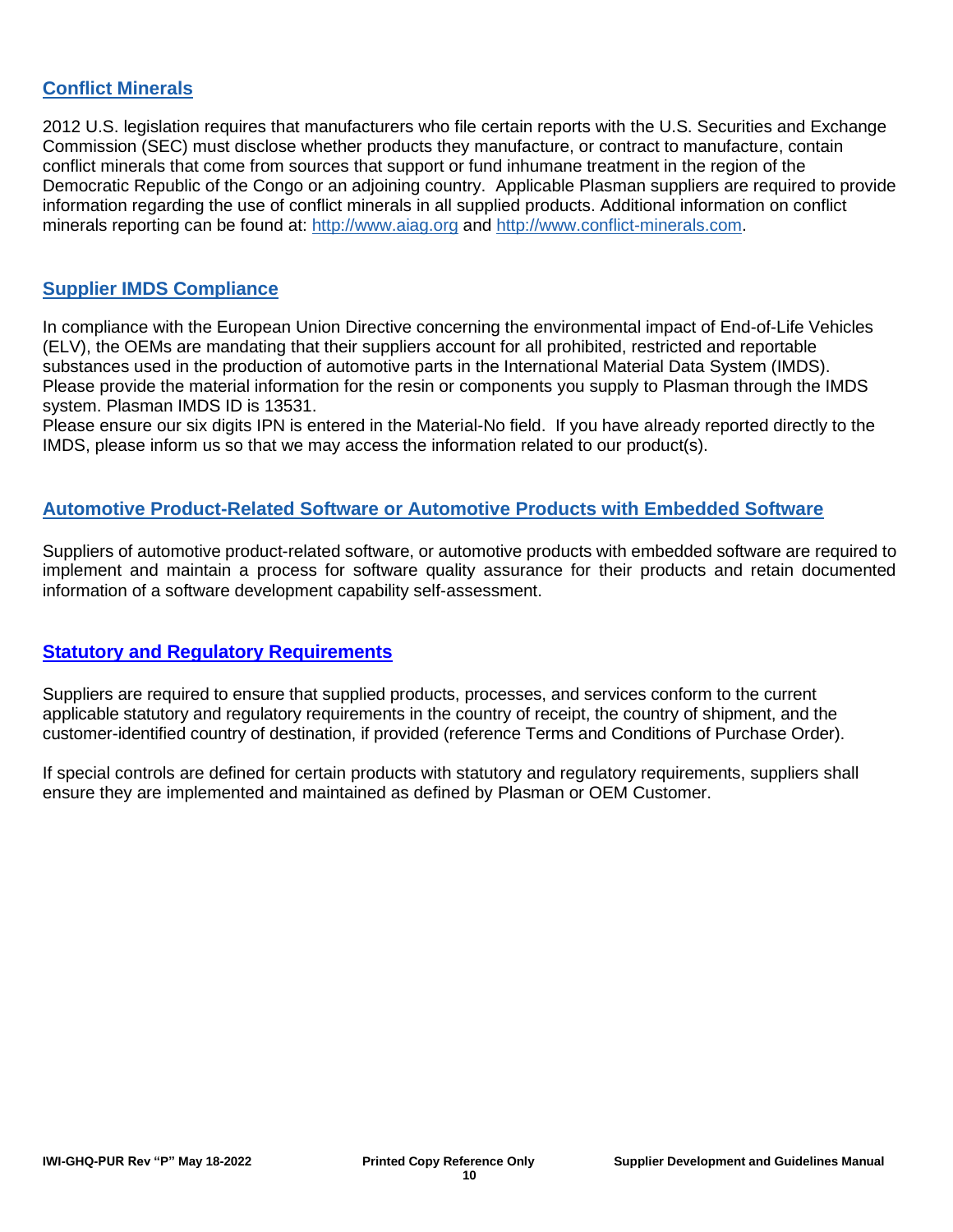#### **PLASMAN Environmental Vision & Strategic Plan**

#### **ENVIRONMENTAL VISION**

Plasman is committed to implementing effective environmental systems as part of our overall business and operating philosophy.

Plasman will determine both internal and external issues that are relevant to the organization and that have both a direct influence on the effectiveness of the environmental management and an impact on global environmental and sustainability issues.

#### **STRATEGIC PLAN**

Plasman commits to establish and maintain compliance to all applicable environmental legislation and standards.

Plasman commits to participate in stakeholder and strategy sessions as put forth by our governmental leadership and client base to pro-actively further the goal of lessening environmental impact.

Plasman commits to participate in energy reduction initiatives in order to reduce the carbon footprint of our organization.

Plasman commits to implementing programs which will reduce emissions and lessen the subsequent impact on the environment.

In addition to these core values Plasman will also consider the implications and risks to our business in respect of cultural and social responsibility, financial implications and the use of best available technologies where financially practical and feasible.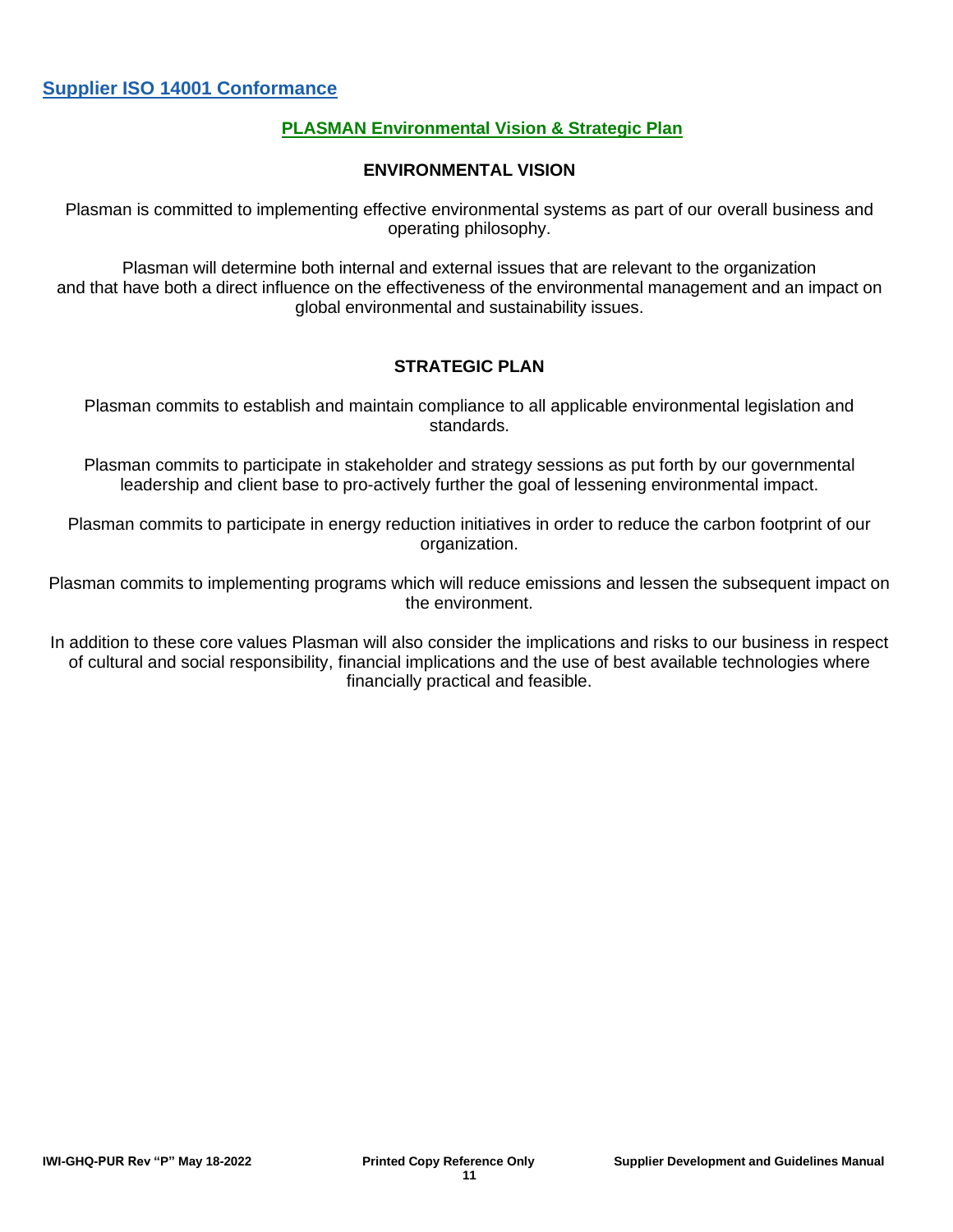## **Supplier Quality Expectations**

## **Supplier Quality Management System**

Unless otherwise specified by Plasman customers (i.e. customer-directed source), all suppliers of automotive production materials and services (including production, service, and accessory parts, heat treating, plating, painting or other finishing services, sub-assembly, sequencing, sorting, rework, and calibration services) that affect Plasman customer requirements are required to be third-party certified to ISO 9001:2015 and/or IATF 16949:2016, or other appropriate standard as shown below:

- Component Parts, Fasteners, Customer-Specified Materials, Chemical and Raw Materials ISO 9001 or ISO/IATF 16949
- Tools, Molds, and Equipment ISO 9001
- European Suppliers VDA, EAQF, AVSQ, or ISO/IATF 16949
- Calibration Services and Laboratory Testing (Resin & Paint) ISO/IEC 17025

**NOTE:** Suppliers are to forward evidence of their quality system certification to Plasman Purchasing. **Suppliers are required to notify Plasman in writing within five (5) working days if certification is expired, suspended, or withdrawn by the Registrar**.

#### **Supplemental Quality Management System Requirements**

Statistical process control (SPC) is mandatory for critical and significant characteristics as defined by your Plasman Quality Department representative, the PDT or the supplier's internal requirements. Critical/safety characteristics shall have a minimum 2.00 Ppk at PPAP, and 1.67 Cpk in production, unless otherwise waived by Plasman Quality Management or Engineering. Significant characteristics shall have minimum 1.67 Ppk and 1.33 Cpk. If there is any variation in these values, or the required capability cannot be met, contact your Plasman Quality Manager or Engineering representative for further instructions.

#### **Appearance Items**

The following applies to suppliers of coloured parts or components and to suppliers of paints, coatings, pigments, dyes, tints, master batches and other colourants.

#### *Colour Masters*

Only Plasman or its customer's approved colour masters may be used to develop colour formulations or to determine the acceptance of coloured materials. The supplier is responsible for obtaining current colour masters as required.

#### *Colour Measurement and Evaluation*

Visual and analytical evaluation of colour and gloss shall be made in compliance with customer end-item requirements. Contact your Plasman Quality Management representative for information.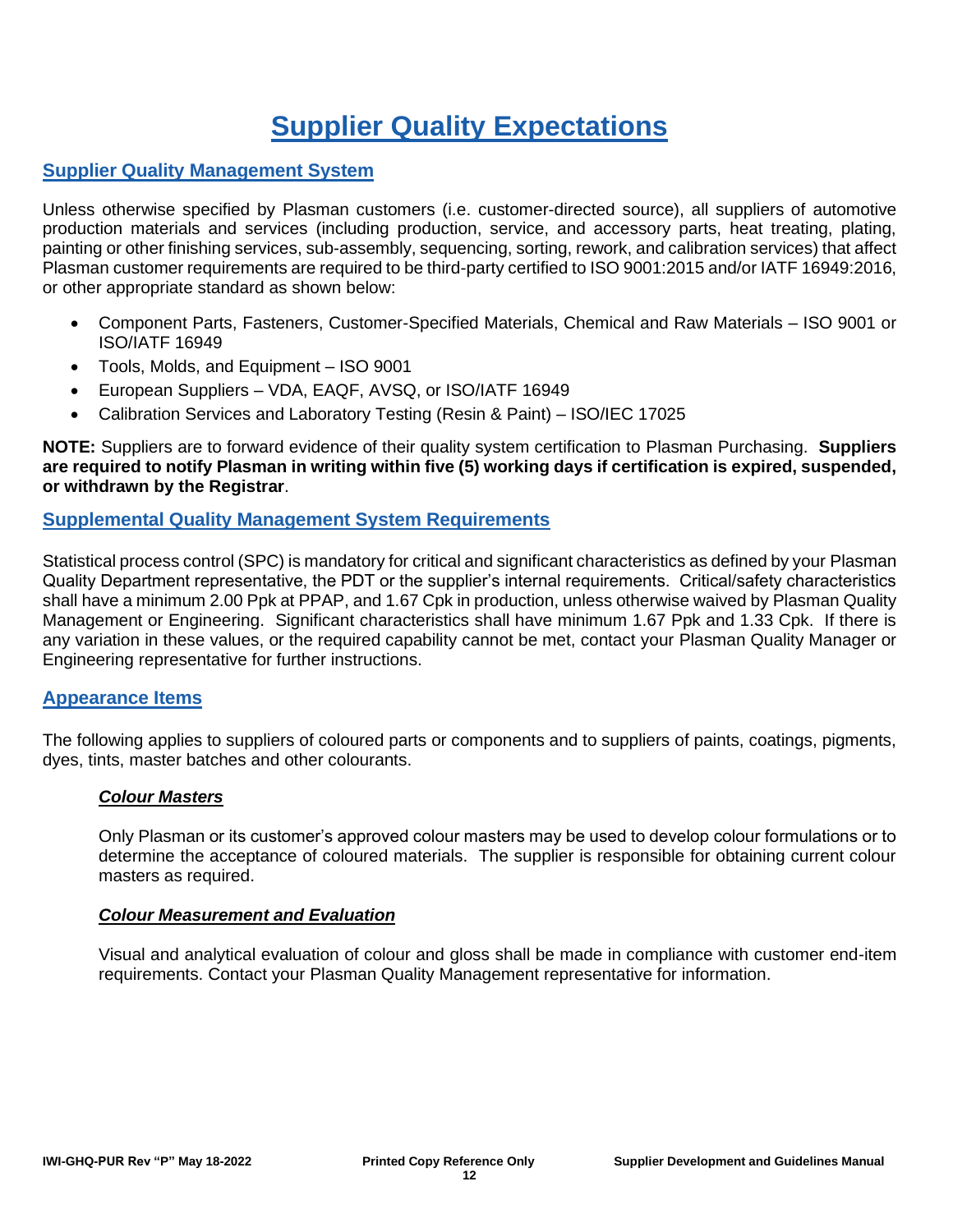## **Plasman Supplier Profile**

Suppliers shall complete and submit the **Plasman Supplier Profile annually** to the Plasman Purchasing Department. Suppliers are responsible for updating the Plasman Senior Buyer when a major change takes place, which may require the **Plasman Supplier Profile** to be resubmitted. Further, **suppliers are required to forward a copy of their Quality and/or Environmental Management System Certification(s)** and maintain current versions on file with the Purchasing Department. For those suppliers not certified to the appropriate standard, Plasman Purchasing may require an action plan and timing for certification, or confirmation of source approval from the OEM customer.

#### **Supplier Quality Systems Assessment**

Plasman and our end customers reserve the right to audit, inspect, qualify and certify that supplied products and services meet specified purchasing requirements. Where Plasman and/or our customer intends to perform independent verification at the supplier's premises, the intended verification arrangements and method of product release will be stated in the purchasing order and/or purchasing documents (subject to compliance with all applicable standard confidentiality and non-disclosure agreements).

All new suppliers may be required to successfully complete self-assessment and/or an on-site survey by Plasman Purchasing before being approved. Suppliers who are certified to the applicable quality system standard, or who have been audited by a Plasman OEM customer may, at the discretion of Plasman, have this survey waived. Critical-To-Success suppliers are required to complete the self-assessment annually. Surveys of current suppliers are conducted using the applicable **Plasman Supplier Assessment** form at a frequency determined by Plasman Purchasing and/or the end OEM customer. The lead auditor will provide the supplier a written report that summarizes the survey findings and identifies any areas for corrective action. Where corrective action is required. a corrective action plan must be submitted to Plasman Purchasing within 30 days of receipt of the report, unless otherwise specified. Where required Plasman will assist in implementing this plan and periodically evaluate the plan's effectiveness.

Additionally, when determined by Plasman, **Second-Party Audits** may be used for the following: supplier risk assessments, supplier monitoring, supplier QMS development, product audits, process audits. In addition to certification to ISO 9001 compliance to other customer-defined QMS requirements such as Minimum Automotive Quality Management System Requirements for Sub-Tier Suppliers (MAQMSR) or equivalent may be assessed through second-party audits.

#### **Supplier Problem Communication**

Suppliers shall notify their certification body/registrar and Plasman Purchasing in writing within five (5) working days, when a customer changes the status of a site servicing a Plasman facility or customer, to any of the following:

- FCA (Stellantis) "OEM Service Complaint, TPSL Top Problem Service Location, or New Business Hold"
- Ford Q-1 Revocation
- General Motors CS2 (Level II Containment), New Business Hold Quality, BIQS Revocation
- JOEM Customer-Specific Quality Hold or Shipping Containment Placements (as required)
- Tier 1 Customer-Specific Quality Hold or Shipping Containment Placements (if additional to above)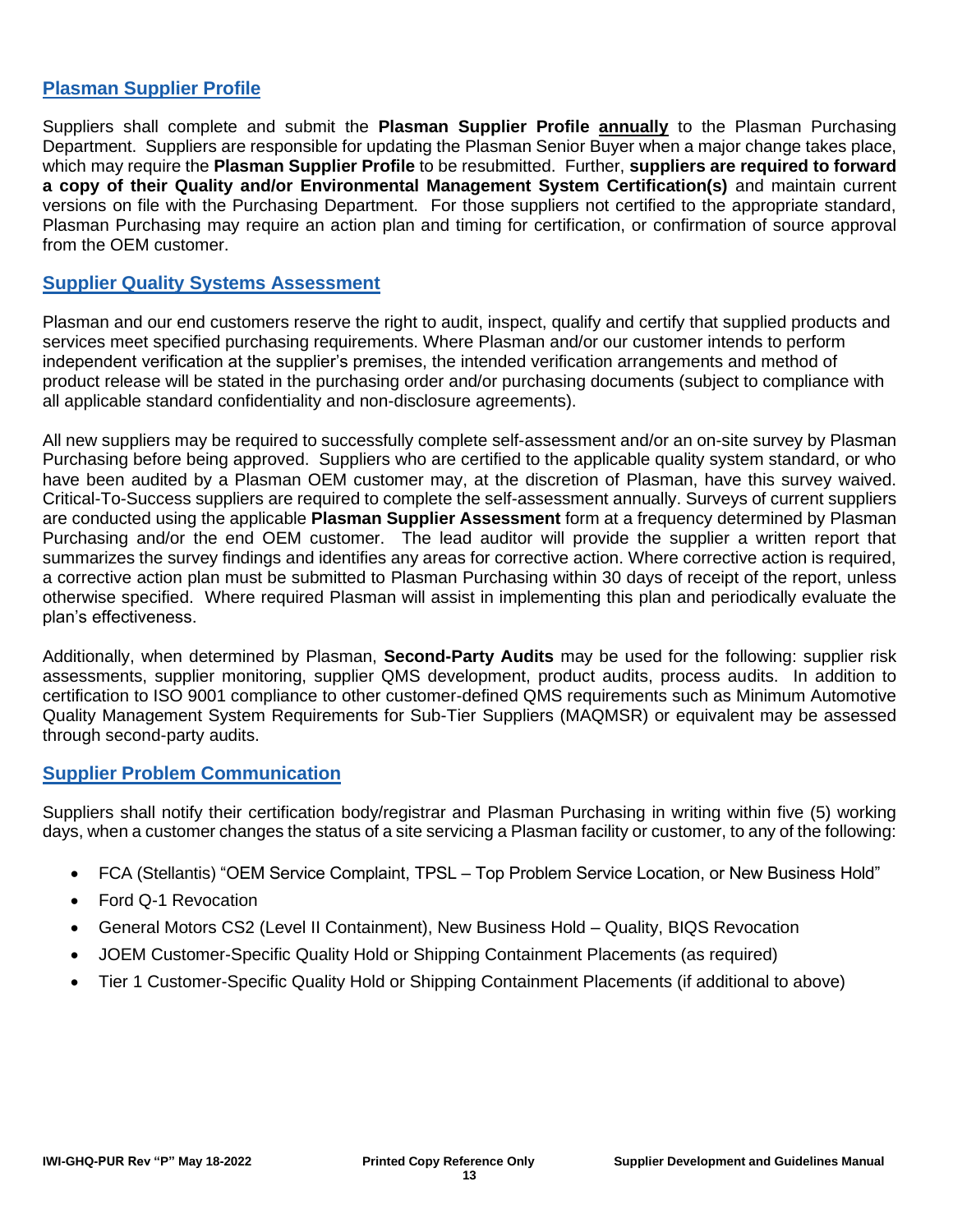### **Nonconforming Material**

A request for Corrective Action may be issued to a supplier when nonconforming material is received at either a Plasman Plant or its customer's facility. The notification to the supplier will typically include the following information:

- Part number
- Part description
- Problem description
- Lot number
- Quantity rejected

Plasman reserves the right to initiate sort, scrap, rework or repair activities without prior authorization from the supplier to protect customer build. The issuing Plasman representative shall Email the Supplier Corrective Action Report (SCAR), or otherwise notify the supplier of the problem. The supplier shall comply with the following corrective actions:

- Initiate containment and inspection of all suspect material including product in route, at the Plasman plant or at the customer location
- Post evidence of customer concerns at appropriate locations (i.e. Quality Alerts)
- Implement immediate corrective action to eliminate the discrepancy

Supplier liability for sort, rework/repair, scrap, freight, customer charges, Plasman administrative charges, etc., is detailed in a debit memo.

If sort and/or rework of defective material are required and the supplier chooses to subcontract the work, the supplier is responsible for appropriate supervision.

The supplier shall review rejected accumulations weekly so the product can be dispositioned; if product is not reviewed on a weekly basis, Plasman reserves the right to return the product to the supplier and debit the account.

### **Corrective Action**

The supplier shall provide an **initial response** to Plasman requests for corrective action **within 24 hours**. This initial response will include at a minimum:

- acknowledgement of notification of the issue(s)
- 100% containment action(s)

The supplier will complete a **corrective action** (including root cause analysis and irreversible corrective action) **within 10 working days** (contact the issuing Plant Quality Department for appropriate forms). If the report cannot be completed in 10 working days, the supplier shall submit the incomplete report and include a timing plan for the submission of the completed report. Additionally, the supplier will provide objective evidence to support corrective action implementation when required by Plasman. When requested, the supplier shall provide on-site support personnel at Plasman and/or its customer's facilities.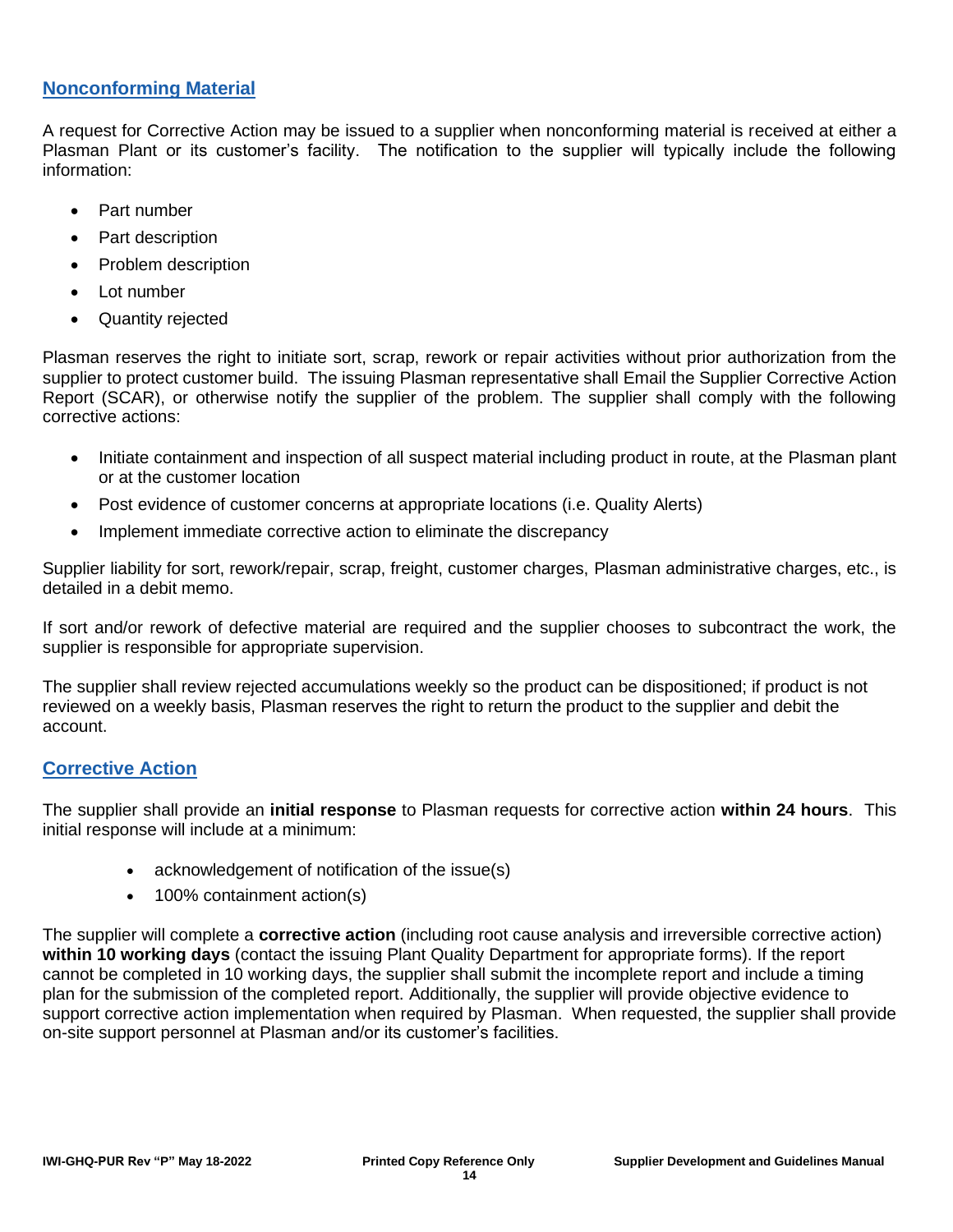### **Supplier Quality Improvement Process**

The Supplier Quality Improvement Process was developed to monitor deficient suppliers and to assist these suppliers in becoming self-reliant. The process is driven by the supplier's quality and delivery performance. The supplier quality and delivery information is gathered at each individual Plasman manufacturing facility; this information is then summarized and captured on a scorecard.

#### **Supplier Containment**

Plasman Purchasing may place a supplier in immediate "containment" if:

- The supplier has been identified as a Critical-To-Success Supplier
- The severity of the performance issue deems it appropriate by Plasman and/or Plasman Customer

### **Controlled Shipping Level 1 (CS1)**

CS1 requires:

- Immediate implementation of a containment activity in addition to the supplier's normal process controls and inspections
- Submission of a CS1 containment plan and/or corrective action plan
- Evidence required to exit from CS1 is based on data from the controlled shipping area that the normal production process is free of all non-conformances for a minimum of 30 working days after implementation of permanent corrective action (removal of CS1 status may be subject to additional requirements based on Plasman Customer direction)

CS1 may be elevated to Controlled Shipping Level 2 (CS2) and/or New Business Hold if zero defects and/or permanent corrective action is not achieved.

#### **Controlled Shipping Level 2 (CS2)**

CS2 requires:

- Immediate implementation of a Plasman approved third-party containment system (this containment is in addition to CS1 containment activity already in place)
- A formal meeting between Plasman, the third-party and the supplier to establish all CS2 criteria
- Evidence required to exit from CS2 is based on data from the controlled shipping area that the normal production process is free of all non-conformances for a minimum of 30 working days after the implementation of permanent corrective action (removal of CS2 status may be subject to additional requirements based on Plasman Customer direction)

CS2 may be elevated to New Business Hold if timely permanent corrective action is not achieved.

The supplier may submit a written request to be removed for any containment (CS) level to the Plasman Plant Quality Manager. This request must provide evidence that all the criteria of the containment have been met. Plasman will remove the supplier containment status after verification of the effectiveness of implemented actions.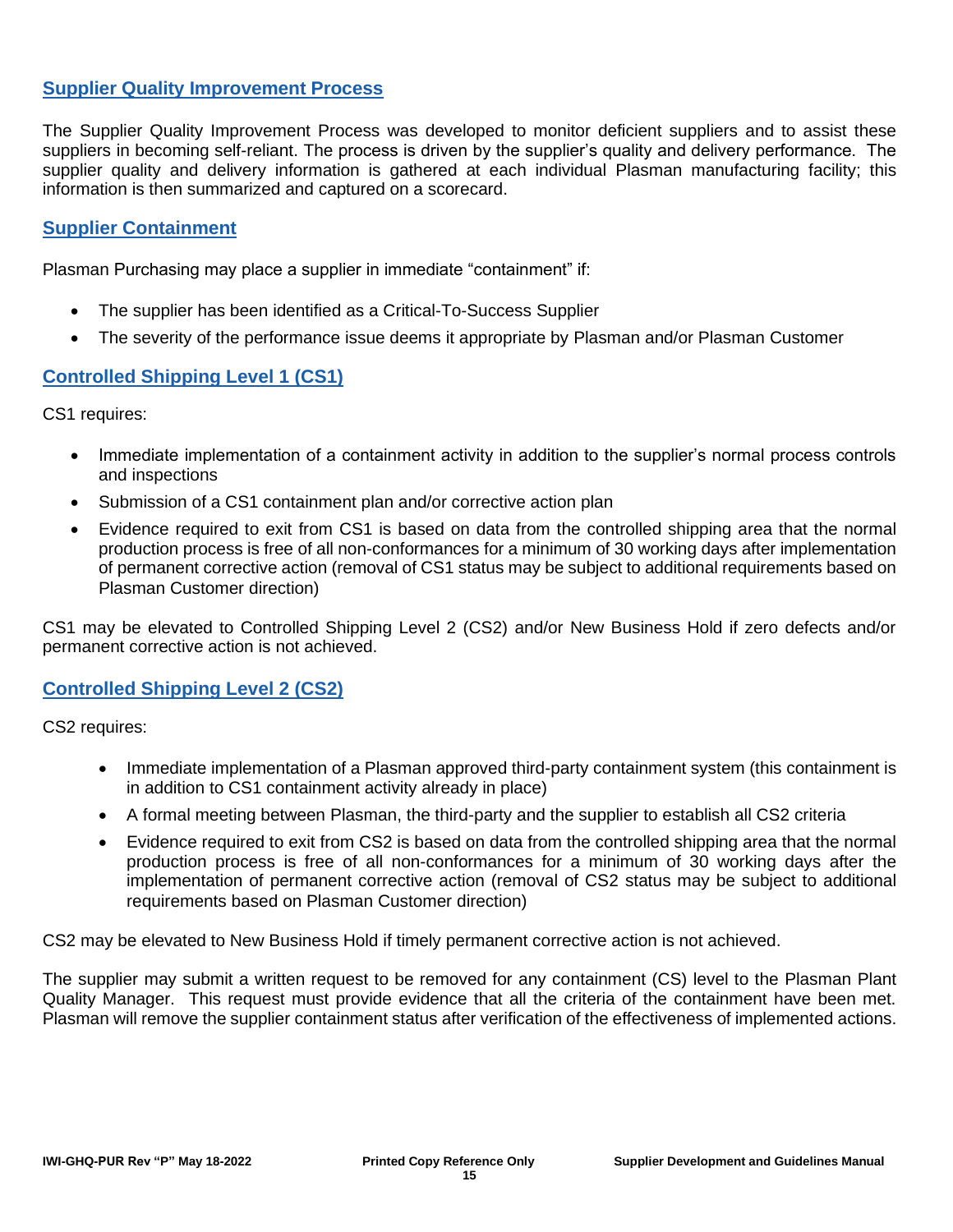## **Supplier Procedure Approval (External Documentation)**

All on-site suppliers (production applicable products and services) operating at any Plasman location must submit any external documentation (i.e. procedures / work instructions / forms) intended for use (at the applicable Plasman location) to the Quality Department for review and approval prior use.

## **Product and Process Change Point Control**

In conjunction with the Plasman "Product and Process Change Point Control" protocol detailed below, suppliers and sub-suppliers are responsible for ensuring they understand and apply any additional OEM-Specific Change Point Control requirements (Reference "Customer-Specific Requirements" on page 8 of this manual).

Suppliers and sub-suppliers are prohibited from making any unauthorized changes to a Product (e.g., material, component, subassembly, subcontracting etc.) and/or to a Process used to produce a Product that has been previously approved through the PPAP or NMR process.

Suppliers and sub-supplies are required to notify the appropriate Quality Manager and Senior Buyer in writing of their intention to change a Product or Process prior to change(s) being implemented.

Suppliers and sub-suppliers may be held responsible for all damages, losses and liabilities suffered by Plasman, its subsidiaries, and customers, that are attributed to any unapproved change.

The following items are considered to be a "Change" requiring notification to Plasman prior to implementation:

- Design Change: ALL changes
- New Supplier: New Supplier/Sub-Supplier and/or location change
- Materials: Change of materials and/or materials supplier including items such as Mold releases
- Manufacturing method change, condition change of Molding, Plating etc. including order of process and/or adding or deleting process steps
- Process standards changes
- Temporary process changes including any form of rework
- Machine changes such as Plate Line, Molding Press and Machine relocation internal or external
- Jig/fixture or measurement gage changes
- New Mold or dies
- Packaging change
- Delivery methods including routing

In the event suppliers and sub suppliers are unclear about the need to announce a change point they are required to notify applicable Plasman key quality contact personnel to determine the path forward.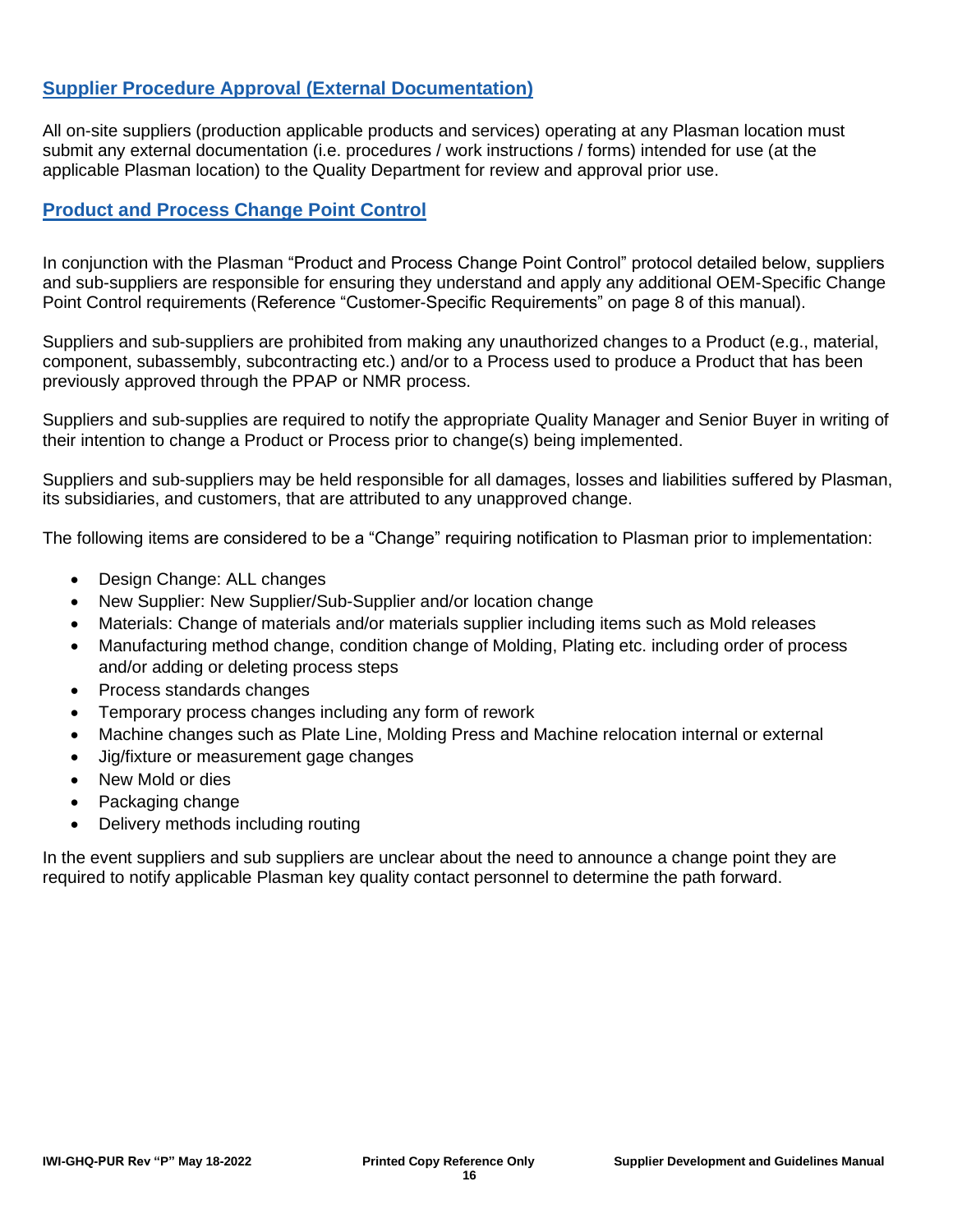## **Product and Process Change Point Control – Honda Specific Requirements**

In conjunction with the Plasman "Product and Process Change Point Control" protocol detailed above, Honda suppliers and sub-suppliers are responsible for ensuring they understand and apply Honda-Specific Change Point Control requirements (Note: the system shall trigger use of Honda's IPPAAR and IPP system when required. Manufacturing conditions is a general term used to describe Types of Changes No. 3 through No. 10 in HSQM-0041, "Change Point Control". These changes are: Material Change, Manufacturing Method Change, Process Order Change, Machine Change, Jig/Tool Change, Die/Mold Change, Inspection Method Change, and Transportation/Packaging Change) as detailed below:

## **Change Point Control**

| <b>IPP</b> Control | There are three levels of control in the IPP process. They are listed in the |
|--------------------|------------------------------------------------------------------------------|
| Levels             | table below. If you are unsure which level to use, contact your Quality      |
|                    | representative.                                                              |

| <b>Control Level</b>                                                                 | <b>Procedure</b>                                                                                                                                                                                                                                                                                                                                                                                                                                                                               | <b>Control Method</b>                                                                                                                                                                                                                                                                     |
|--------------------------------------------------------------------------------------|------------------------------------------------------------------------------------------------------------------------------------------------------------------------------------------------------------------------------------------------------------------------------------------------------------------------------------------------------------------------------------------------------------------------------------------------------------------------------------------------|-------------------------------------------------------------------------------------------------------------------------------------------------------------------------------------------------------------------------------------------------------------------------------------------|
| $A$ - IPPAAR                                                                         | The supplier initiating the<br>۰<br>IPPAAR must obtain PQ/PH<br>approval prior to use in MP<br>(use the IPPAAR form)<br>The Initial Production Parts<br>Quality Assurance<br>Declaration form must be<br>attached to the IPPAAR.<br>An IPP tag must accompany<br>۰<br>the first IPP parts for MP and<br>the parts must be properly<br>labeled<br>Note - IPP tags must apply to the<br>first shipment that goes directly to<br>Honda production. Do not send<br>IPP tags with in-process parts. | Delivery of IPP parts must be<br>done according to FIFO<br>The supplier must keep the<br>following information<br>Date of IPP'd parts<br>production<br>Date of delivery<br>Quality confirmation<br>data such as inspection<br>or testing data, if not<br>attached to the<br><b>IPPAAR</b> |
| <b>B</b> - IPP Tag                                                                   | IPP tag must be attached to<br>۰<br>first IPP parts shipped                                                                                                                                                                                                                                                                                                                                                                                                                                    |                                                                                                                                                                                                                                                                                           |
| Note - B level changes do<br>not require an IPPAAR<br>unless instructed by<br>Honda. | Note - IPP tags must apply to the<br>first shipment that goes directly to<br>Honda production. Do not send<br>IPP tags with in-process parts.                                                                                                                                                                                                                                                                                                                                                  | Same steps as level A                                                                                                                                                                                                                                                                     |
| C - Supplier                                                                         | Internal at the supplier                                                                                                                                                                                                                                                                                                                                                                                                                                                                       | The supplier tracks these changes.<br>Information is made available to<br>Honda upon request.                                                                                                                                                                                             |

Use the following table to help determine the correct control level.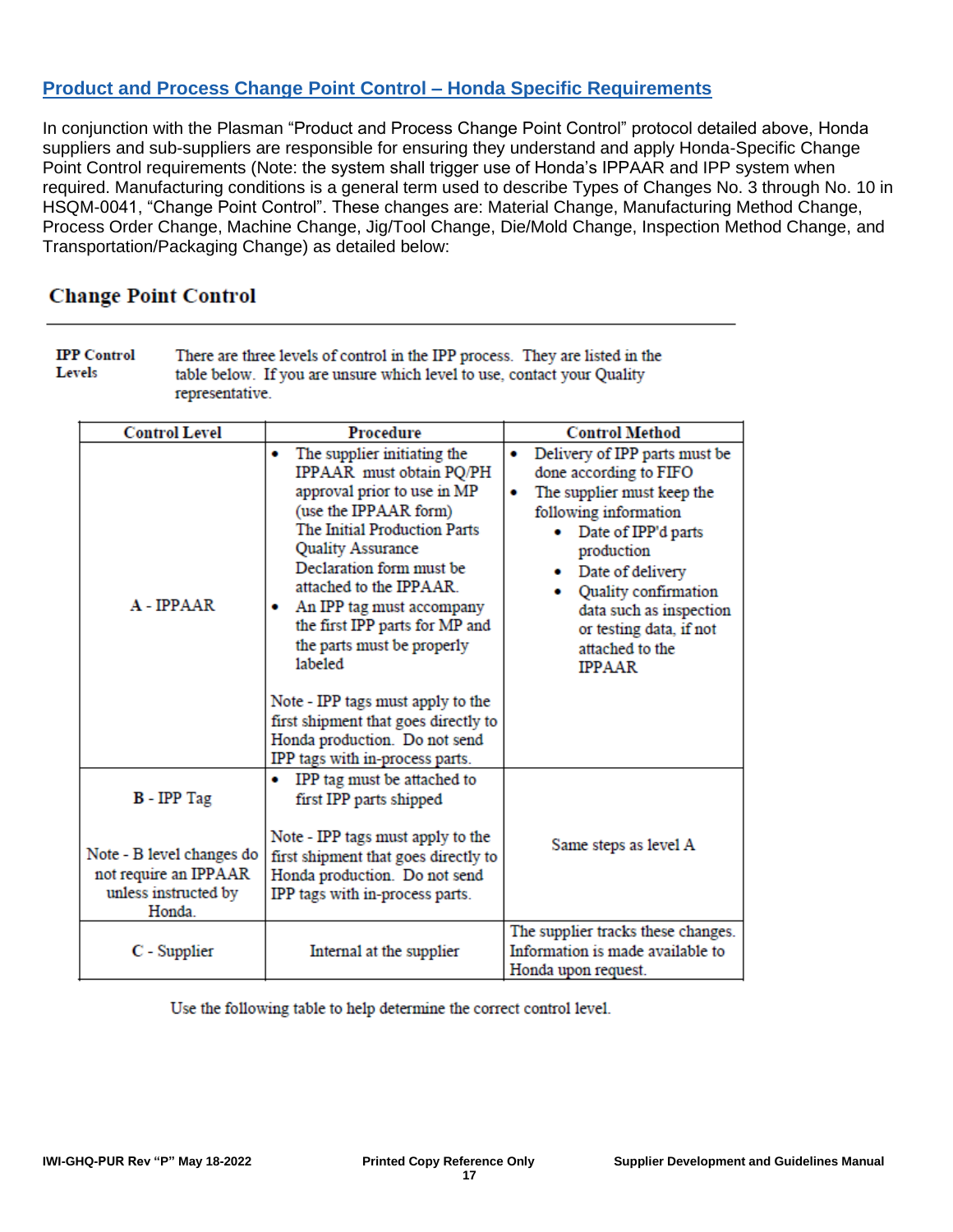## **Product and Process Change Point Control – Honda Specific Requirements (continued)**

## **Change Point Control**

Types of It is necessary to issue IPP tags when there are changes to parts or processes Changes that make those parts. The table below explains each change type, lists some example changes (change type not limited to examples), and how to determine the level of control (A, B or C).

> Note - a change in a part due to one of the listed types requires control of the first lot, whether the change originates internally or externally to the supplier.

| No. | <b>Item</b>                    | <b>Explanation/Examples</b>                                                                                                                                                                                                                                                                                                                                                                                                                                                                                                                                                                                                                                           |   |                                                |   |  |  |
|-----|--------------------------------|-----------------------------------------------------------------------------------------------------------------------------------------------------------------------------------------------------------------------------------------------------------------------------------------------------------------------------------------------------------------------------------------------------------------------------------------------------------------------------------------------------------------------------------------------------------------------------------------------------------------------------------------------------------------------|---|------------------------------------------------|---|--|--|
|     |                                | The part drawing changes, altering the physical structure of the part. A<br>design change is done when a new part drawing or an M/I is issued.                                                                                                                                                                                                                                                                                                                                                                                                                                                                                                                        |   |                                                |   |  |  |
| 1   | Design Change                  | New part design<br>Design change that affects the part<br>. Design change that does not affect the physical structure of the part, such as<br>part name or part number                                                                                                                                                                                                                                                                                                                                                                                                                                                                                                | x |                                                | X |  |  |
| 2   | New Supplier                   | A supplier or sub-supplier, who has never produced the part or component,<br>begins manufacturing the part for Honda.<br>Addition of a new supplier or sub-supplier<br>Changing the supplier or sub-supplier<br>New delivery location<br>Change from in-house production to outside supplier (or vice versa)<br>Change in factory location<br>Substances of Concern (SOC) as per the SOC Manual.                                                                                                                                                                                                                                                                      | х |                                                |   |  |  |
| 3   | Material<br>Change             | The material(s) used to manufacture the part is changed.<br>Change of material supplier<br>Material supplier changed from outside to self-supplied (or vice versa)<br>Change in material composition (including anti-rust oil or lubrication oil)<br>۰<br>Substances of Concern (SOC) as per the SOC Manual.<br>۰                                                                                                                                                                                                                                                                                                                                                     | x |                                                |   |  |  |
| 4   | Manufacturing<br>Method Change | A process method, setting or condition used in manufacturing the part is<br>changed or modified. This includes any change that effects the way the parts<br>are produced as reflected in the PQCT. This applies when the normal<br>control range changes, not for routine adjustments.<br>Casting or forging method change<br>Sintering condition change<br>• Heat treatment condition change<br>Rubber or plastic molding condition change<br>۰<br>Welding condition change<br>۰<br>Plating or coating condition change<br>۰<br>Machining or cutting condition change<br>۰<br>Process standards or setting method change<br>• Associate change on a critical process |   | Honda<br>Quality<br>Rep to<br><b>Set Level</b> | х |  |  |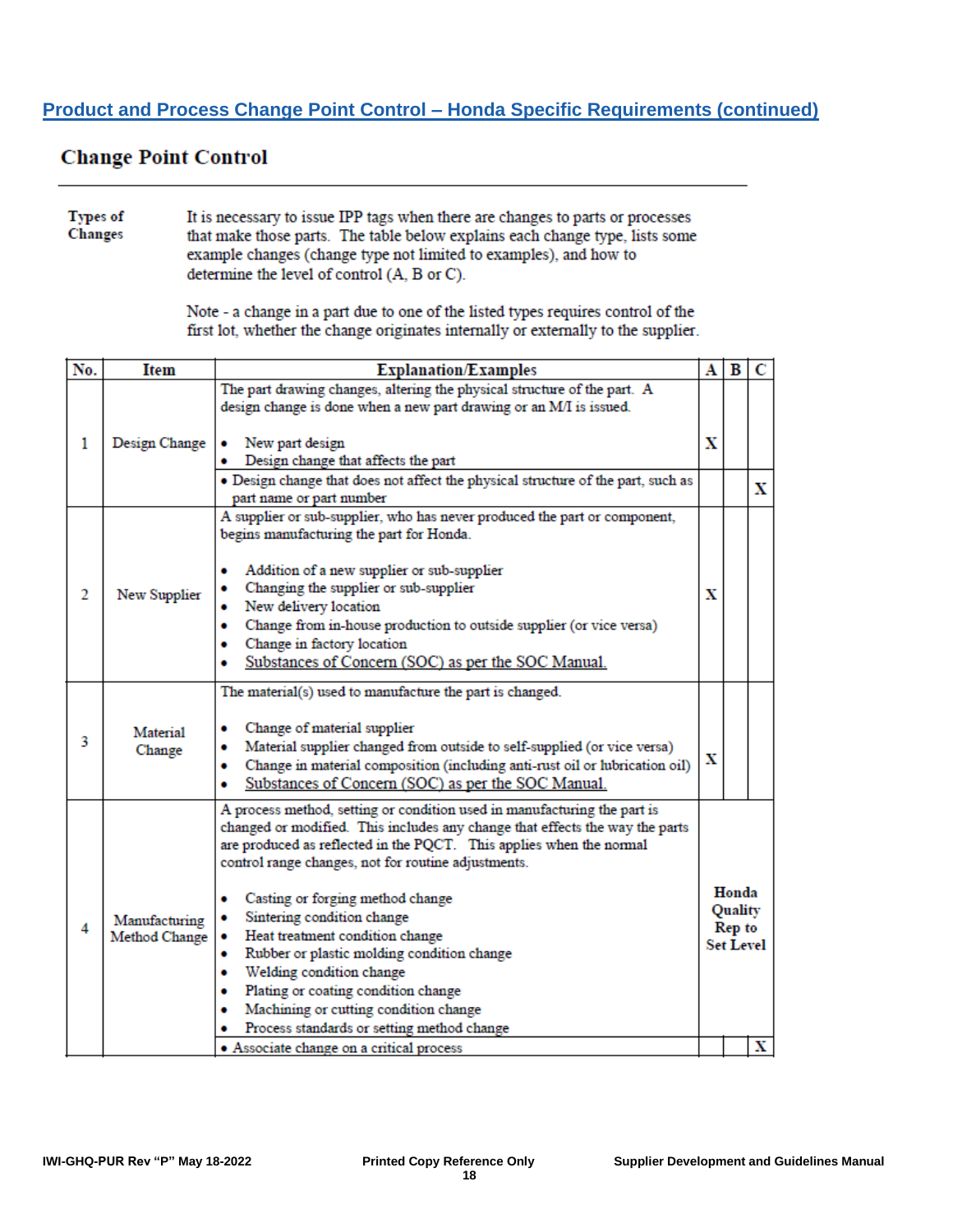## **Change Point Control**

#### Types of Changes (continued)

| No. | Item                                   | <b>Explanation/Examples</b>                                                                                                                                                                                                                                                                                                                                                                                                                                                                                                                                                                          | А |                                                         | B C |
|-----|----------------------------------------|------------------------------------------------------------------------------------------------------------------------------------------------------------------------------------------------------------------------------------------------------------------------------------------------------------------------------------------------------------------------------------------------------------------------------------------------------------------------------------------------------------------------------------------------------------------------------------------------------|---|---------------------------------------------------------|-----|
|     |                                        | The manufacturing process order is changed or deviates from the PQCT.                                                                                                                                                                                                                                                                                                                                                                                                                                                                                                                                |   |                                                         |     |
| 5   | Process Order<br>Change                | Change to the order of the process, or adding or deleting process steps<br>Change a temporary process to a permanent one (or vice versa)<br>Note: If the IPPAAR process cannot be completed before parts are to be<br>shipped (e.g. a welding robot breaks down and the process is done by hand)<br>contact PQ/PH immediately. PQ/PH will provide instructions and<br>requirements to suppliers in this situation                                                                                                                                                                                    |   | Honda<br>Quality<br>Rep to<br><b>Set Level</b>          |     |
| 6   | Machine<br>Change                      | When the machine initially used to produce the parts during the approval<br>process has been changed or replaced by another machine. (Machine<br>examples: stamping press, assembly line, injection or blow molding, forge<br>press, etc.)<br>Initial use of a new machine<br>Major modification or repair of a machine<br>۰<br>Minor modification or repair of a machine<br>۰<br>Equipment relocation within the same plant<br>٠<br>Equipment relocation outside plant or building<br>٠<br>Changes to machine control logic (e.g. software upgrade or replacement<br>that affects machine function) |   | Honda<br>Quality<br>Rep to<br><b>Set Level</b>          |     |
| 7   | Jig/Tool Change                        | The primary or secondary tooling or jigs are changed, potentially affecting<br>the quality, function, appearance, or reliability of the part. (Jig and tool<br>examples: welding or assembly fixtures used in manufacturing process,<br>cooling fixtures, sonic or heat welding, etc.)<br>Change in machining master for camshaft or pistons<br>Change in machining master for other parts<br>٠<br>New or modified jigs and tools<br>A die or mold that is used in the manufacturing process is new or changed.                                                                                      |   | Honda<br>Quality<br>Rep to<br><b>Set Level</b><br>Honda |     |
| 8   | Die/Mold<br>Change                     | New or renewed die or mold<br>Revision or repair of the die or mold                                                                                                                                                                                                                                                                                                                                                                                                                                                                                                                                  |   | Quality<br>Rep to<br><b>Set Level</b>                   |     |
| 9   | Inspection<br>Method Change            | The inspection methods of the part are changed, potentially resulting in either<br>an improvement or changes in the part's quality performance. This may<br>require a revision to the PQCT.<br>New or modified inspection equipment<br>Measuring method change or measuring instrument type change                                                                                                                                                                                                                                                                                                   |   | Honda<br>Quality<br>Rep to<br><b>Set Level</b>          |     |
| 10  | Transportation/<br>Packaging<br>Change | The method of transporting the part to Honda, or the packaging of the part<br>deviates from the initially approved method. The change could adversely<br>effect the quality of the part.<br>Change in delivery method, packaging materials or containers<br>٠                                                                                                                                                                                                                                                                                                                                        |   | х                                                       |     |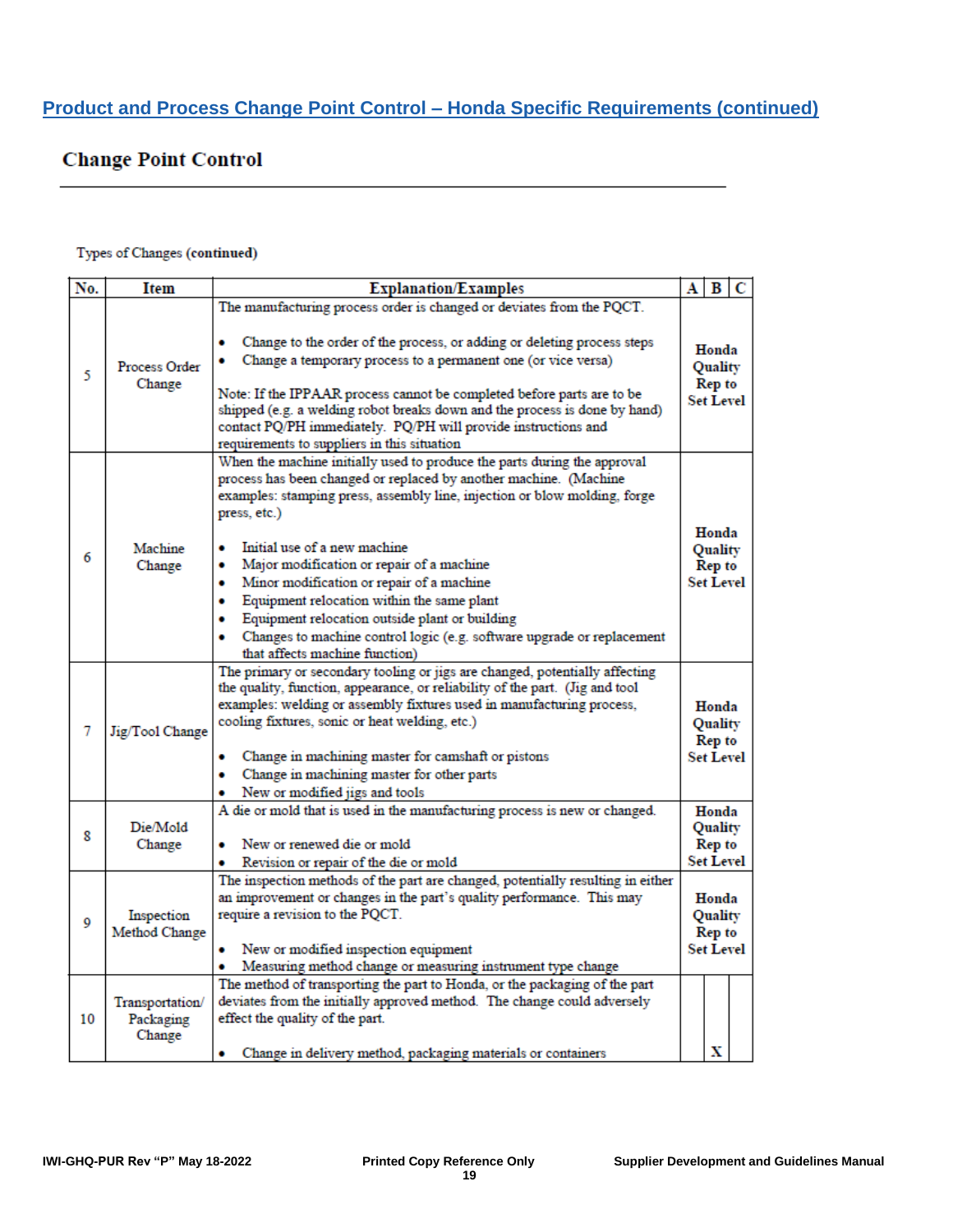## **Product and Process Change Point Control – Honda Specific Requirements (continued)**

## **Change Point Control**

#### Types of Changes (continued)

| No. | Item                           | <b>Explanation/Examples</b>                                                                                                                                                        |   | $A \,   \, B \,   \, C$ |  |
|-----|--------------------------------|------------------------------------------------------------------------------------------------------------------------------------------------------------------------------------|---|-------------------------|--|
|     |                                | If directed to sort parts use the Sort Label Procedure HSQM-0067. In this<br>case no actual IPP tag is sent and reason code (11) is entered into ASN along<br>with HTR/DTR Number. |   | NA                      |  |
| 11  | Use At Honda<br>Direction Only | An IPP tag may be requested if a sort is deemed critical.                                                                                                                          |   | х                       |  |
|     |                                | For all other instances, enter a detailed description in the How Changed area<br>on the IPP Tag.                                                                                   |   | x                       |  |
| 12  |                                | Weight Change   Substances of Concern (SOC) as per the SOC Manual.                                                                                                                 | х |                         |  |
| 13  | <b>Tariff</b>                  | The product source and/or source of materials included in the make-up<br>of the product are changing as a result of Tariff laws.                                                   | x |                         |  |

Note: A completed, approved IPPAAR form is required for all A level changes prior to shipment of the changed part. All IPPAARS must have an Initial Production Parts Quality Assurance Declaration form attached. All A level changes also require an IPP tag on the first production shipment to Honda.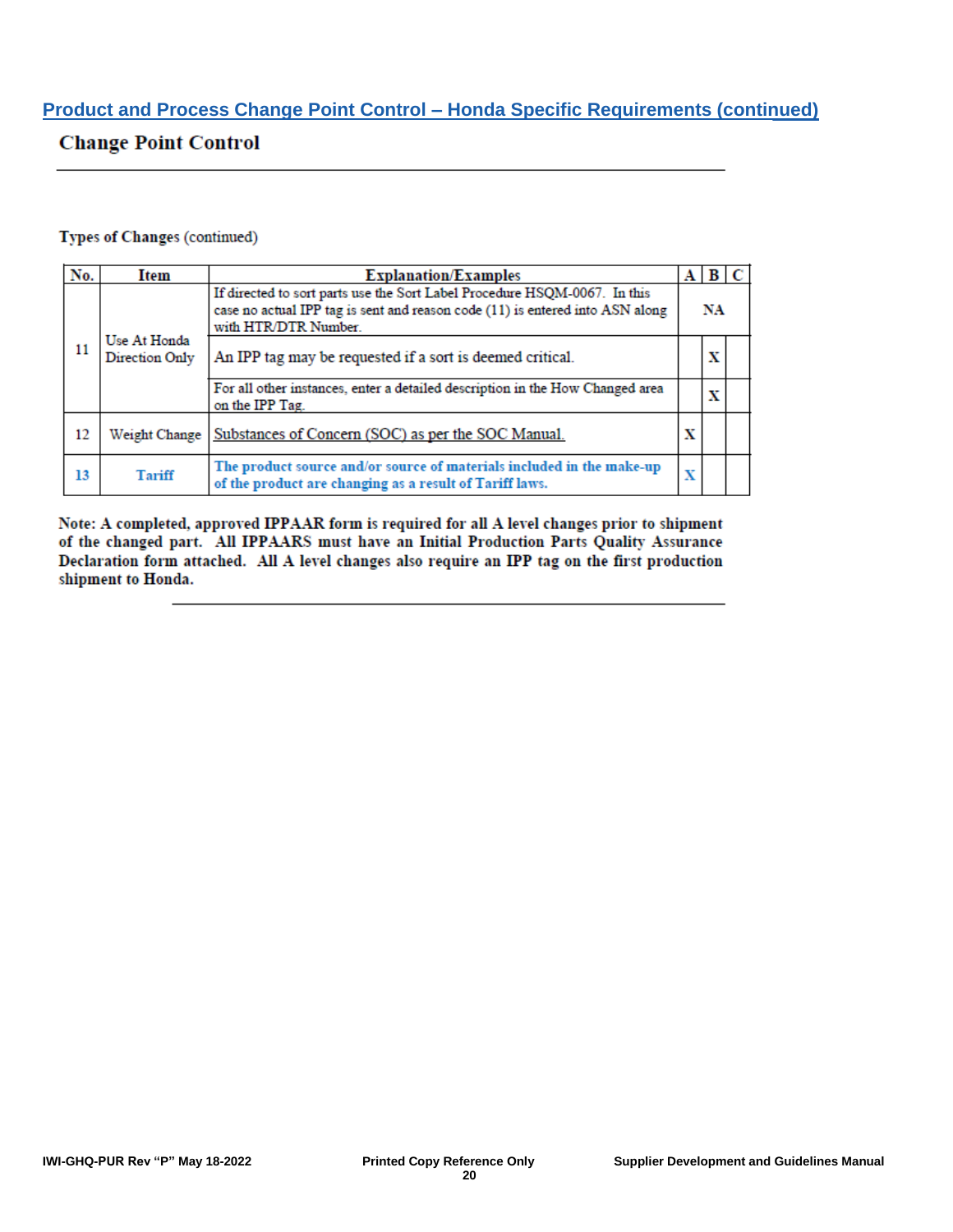## **Engineering & Program Management**

## **Advanced Product Quality Planning (APQP) and New Model Review (NMR)**

Plasman Program Management follows the methodologies of APQP (Advance Product Quality Planning) and NMR (New Model Review) processes as appropriate based on Customer expectations. Based appropriately on either the AIAG APQP model or the NMR model, the process offers the following enhancements:

- **Defined Gates**
- Focus on Key Elements
- Quality of Event Criteria
- Gate Review and Sign-Off

The "gates" are similar in purpose to the phases of the AIAG APQP process for example, and can be understood in the same way. Each gate involves a list of broad tasks called "elements." The most significant elements to a successful, timely product development and launch are called "Key Elements." A priority system places emphasis on "Key Elements" by requiring a review of the "Quality of Event Criteria." The "Quality of Event Criteria" is subtasks that require not just completion but evaluation of their quality level. Plasman has taken the APQP process to a higher level by not only identifying the tasks, but also assessing how well they were completed.

### **Critical-To-Success Suppliers and the APQP / NMR Process**

An evaluation is performed at the planning stage of each new program to estimate the level of "impact" on the success of the program associated with each supplier. The criteria for evaluation considers the following:

- New Supplier to Plasman
- Quality and Delivery history
- Technological capability
- Experience with the manufacturing process and the product
- Quality Status or Program Timing directed by the OEM customer

When the risk level, in any of the areas, is higher than normally expected on a new program, the supplier may be categorized as a Critical-To-Success Supplier. CTS Suppliers are expected to participate as active members of the Plasman external APQP teams.

In addition, CTS Suppliers are required to implement a containment process at program launch.

### **Run @ Rate / Process Sign Off (PSO) and Production Part Approval Process (PPAP)**

Suppliers shall notify or confirm in advance to Plasman Program Management of a scheduled or upcoming Run @ Rate, PSO and/or PPAP.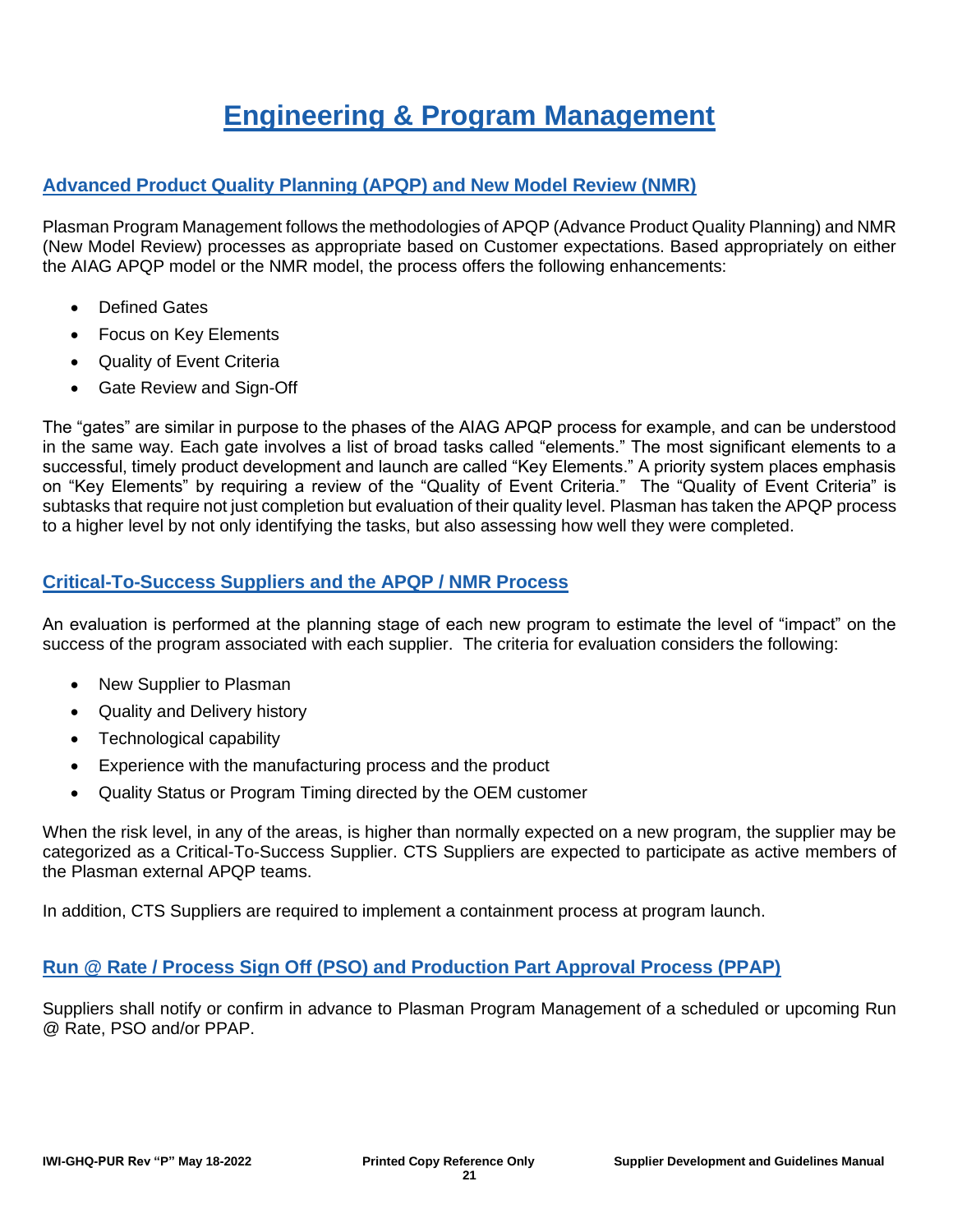## **Production Part Approval Process (PPAP) – Domestic OEMs**

All suppliers of raw materials and components used in the manufacture of Plasman (Domestic OEM/Tier 1) products are required to submit PPAP packages and receive PPAP approval prior to beginning shipments.

Suppliers shall comply with the current version of the AIAG PPAP manual, or the OEM customer's specific requirements for product approval. Plasman Program Management other designated Plasman representative may modify these requirements. The default level for all submissions is Level 3. Plasman must approve any change to this submission level. All items that do not meet specification shall be clearly identified on the PSW and a Plasman pre-approved action plan for each discrepancy shall accompany the submission. For formal sign-off and approval, all PPAP submissions shall be forwarded to the assigned program manager at Plasman Corporate Program Management. Validation shall follow the requirements of PPAP. Annual PPAP validation submissions are required at the supplier's expense, unless the receipt of a written waiver is obtained from Plasman.

**Bulk Materials Suppliers** – The minimum submission requirement for supplier/subcontractor bulk materials is the PSW and the Bulk Materials Checklist.

All Suppliers will submit PPAP packages to the following email address: [PPAP@plasman.com](mailto:PPAP@plasman.com)

#### **Part Approval Process – Japanese OEMs**

All suppliers of raw materials and components used in the manufacture of Plasman (JOEM/Tier 1) products are required to submit JOEM Customer-specific packages and receive appropriate approval prior to beginning shipments.

All Suppliers will submit PPAP packages to the following email address: [PPAP@plasman.com](mailto:PPAP@plasman.com)

#### **Continual Improvement**

Suppliers shall develop an annual continual improvement plan, approved by upper management, which establishes improvement goals, implementation dates and responsible personnel. As part of a supplier's Continual Improvement system, Plasman expects suppliers to implement several interrelated systems.

#### **Lean Principles**

It is the expectation of Plasman that suppliers recognize Lean as an inherently more cost-effective method of managing a business.

#### **Mistake-Proofing**

Automotive customers require "zero defects." The most effective way to accomplish this task is to use error proofing in product designs and mistake-proofing in manufacturing processes. Plasman expects its suppliers to adopt the same tools and operating philosophies as a fundamental responsibility of doing business. Plasman initial focus will be with new suppliers, existing Critical-To-Success Suppliers and problem suppliers.

#### **Benchmarking**

It is the expectation of Plasman that suppliers establish benchmarking facilities and activities to develop and maintain a database of information on competitor parts and materials. This information shall be a source of input to all current and new program activities.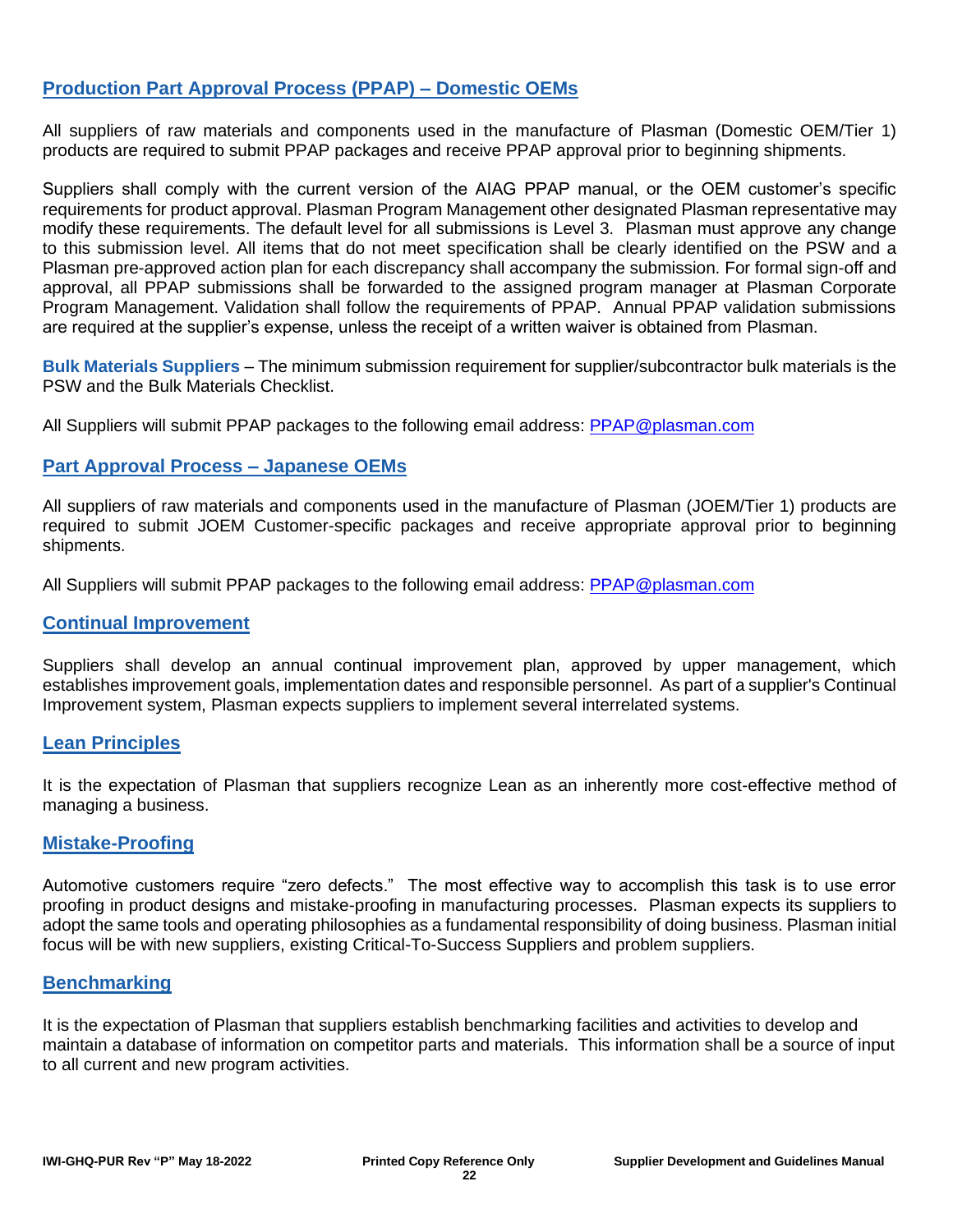## **Value Analysis/Value Engineering (VA/VE)**

It is the expectation of Plasman that suppliers utilize VA/VE workshops at key pre-launch and post-launch junctures to continually provide improving product value to the customer. These workshops shall target total cost (Design, Process, Policy, and Tier 3), not just the traditionally targeted product design.

#### **Product Development / Engineering and Design**

This section presents the Plasman expectations and requirements in the area of product development (Engineering and Design). Reflecting a commitment to continual improvement of technology, Plasman plans emphasize an increased reliance on supplier technical expertise.

Plasman suppliers and their technological capabilities in product development are critical to achieving continual improvement.

#### **Glacial Acidic Test Capabilities**

Plasman suppliers must demonstrate their testing capabilities (internal or external provider) to perform Glacial Acidic Test for chrome plated parts.

### **Design and Development Capabilities**

Suppliers are expected to have the technical and personnel resources to support all phases of design, development and engineering. Suppliers shall design and manufacture their products and issue periodic progress reports in accordance with the Plasman APQP requirements.

#### **Design Schedule Review and Involvement**

Suppliers will demonstrate the ability to participate in early design activities, from concept through prototype and production. They shall have the ability to provide the necessary information and data per the Plasman APQP process unless otherwise specified.

### **Computer Aided Design and Engineering Resources**

Suppliers are expected to have CAD/CAE capability, experienced personnel and appropriate facilities to perform design and engineering analysis. If CAD/CAE is subcontracted, the supplier shall provide project leadership and direction (i.e., engineering, monitor key events and timing, etc.). Unless otherwise specified, the following items apply to all programs/projects.

#### **Dimensional and Management Resources**

Suppliers are expected to have the dimensional management and graphical documentation (via CAD) capabilities to support the Plasman dimensional management process in accordance with the Plasman APQP.

Suppliers shall demonstrate the ability to participate in early dimensional management activities, from concept through prototype and production. Suppliers are expected to document key events and timing on a DMP (Dimensional Management Plan).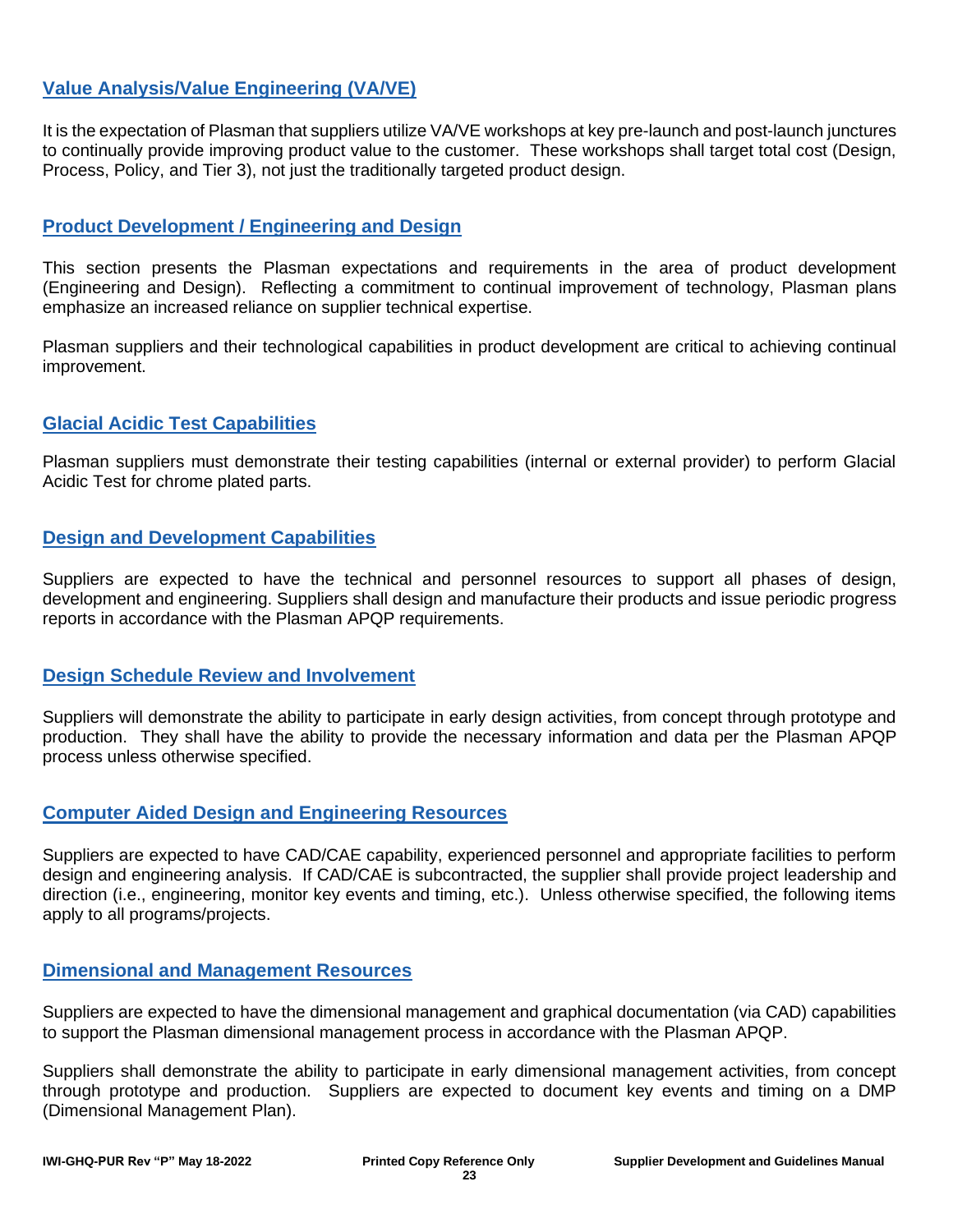## **Error Proofing**

Suppliers who have design responsibility, or who are participating with Plasman in developing new products, are expected to demonstrate the use of error-proofing methods and actions for making improvements and to minimize the total cost of producing the product. Suppliers participating in an APQP team will have input into an evaluation of error-proofing methods.

#### **Program Management**

It is the expectation of Plasman that suppliers will use a multi-disciplinary approach for decision making and a documented program tracking system that includes key events and "target versus actual" timing. Suppliers shall identify "decision making" associates by name, title or responsibility and telephone numbers. Designated individuals are required for evaluating quality, reliability, health, safety, environmental issues, product service and cost reduction. Suppliers shall maintain a manufacturing and construction flow chart covering the entire project from purchase of raw materials through finished product customer approval and depicting all operations, inspection design and build reviews, tests, checks, prove-outs, etc., along with milestone dates. All significant / critical / dimensional characteristics and tolerance will be approved by Plasman along with desired Pp and Ppk data.

#### **Engineering Change Management System (ECMS)**

The Engineering Change Management System has been instituted to provide Plasman Program Management program cost control and tracking. Suppliers are required to respond to open issues directed to their attention on or before the required date identified. The response shall be faxed or mailed to the program manager or other designated individual.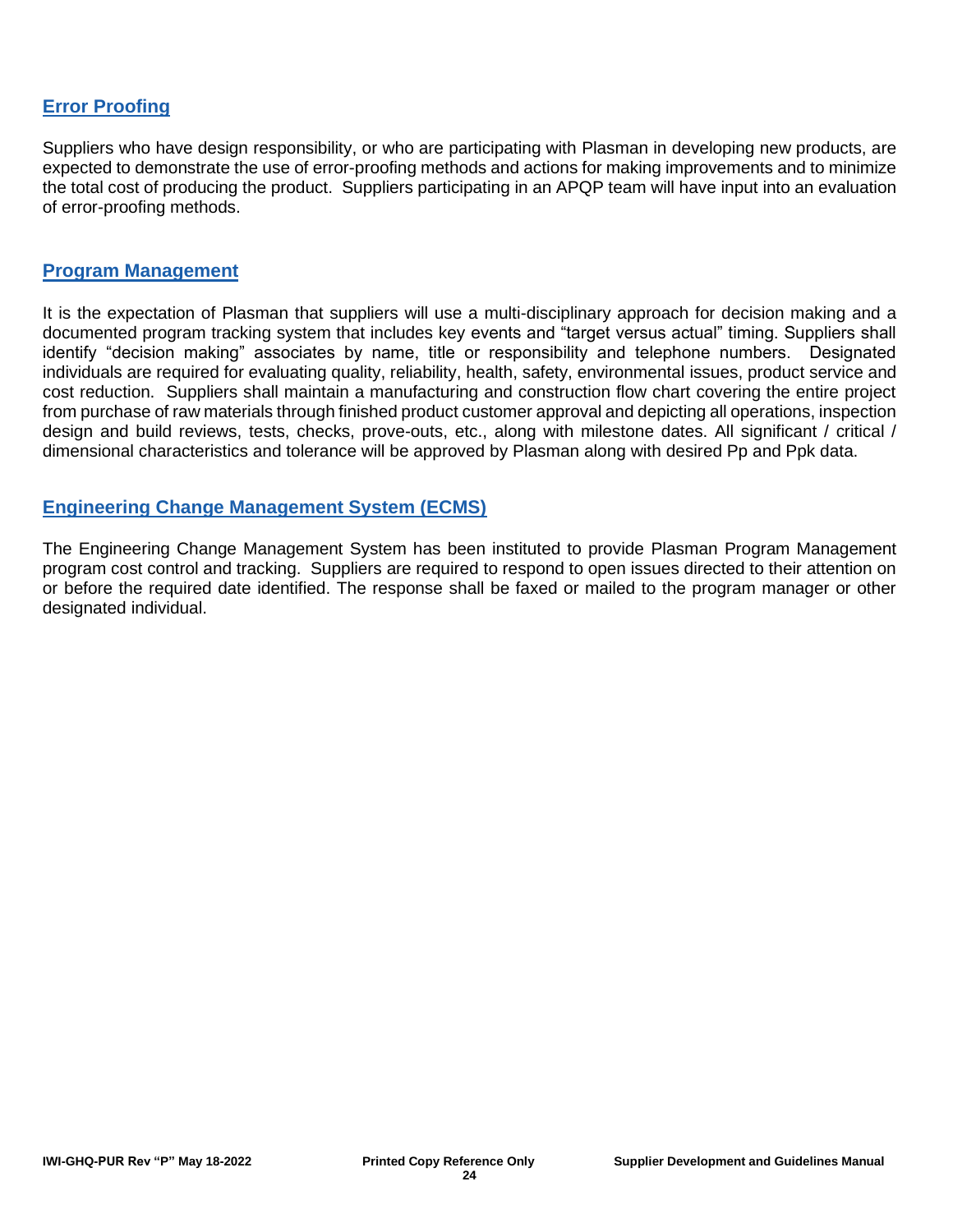## **Accounting Practices**

### **Standard Terms and Conditions**

The terms listed below are guidelines only. For actual payment terms, refer to the Purchase Order or the actual contract.

Contact the individual Plasman plant for instructions on invoicing. Plasman payment terms are specified on the Purchase Order or actual contract. All material, parts and/or tooling must be received through our receiving department and must have a proper packing slip firmly attached to the outside of one of the containers. The packing slip must reference the appropriate Purchase Order number and part/tool number and have the appropriate signature(s) from our receiving department to serve as proof of delivery to ensure payment. Paper invoices are required at all operations for all tooling, testing, development/process samples and all non-production items. All invoices supporting these items shall have the appropriate approval documentation attached to expedite approvals (i.e., PPAP or Gage R&R documentation). The supplier's invoice number shall be the same number as the packing slip number. Each invoice must reference the Plasman part/tool number and Purchase Order number exactly, or the invoices will be returned to the appropriate supplier further delaying payment.

The assigned Plasman part number/item number/non-production material number (including all alpha and numeric characters) must be shown on your invoice exactly as it appears on the Purchase Order. Tool invoices must identify only one tooling Purchase Order number per invoice. Plasman payment terms for new tooling are specified on the Purchase Order or actual contract. Tooling invoices and non-production invoices must remain separate. All tooling and non-production invoices referencing a price other than that stated on the Plasman Purchase Order will be returned to the appropriate supplier further delaying payment. Plasman payment terms for new capital equipment are specified on the Purchase Order or actual contract.

#### **Payment Disputes**

Plasman has a 60 day dispute policy regarding issues of problems/past due invoices or short payments. Notification is required within 60 days of the product ship date or payment of the issue in question. All notifications shall be in writing and followed-up by a telephone call within seven days of submission to our accounts payable department.

Any and all payment issues brought to our attention after the 60 days dispute period will not be honored.

### **Standard Supplier Charge-Back Guidelines**

Errors in workmanship or discrepancies in delivery may result in a charge-back to the supplier. The actual charge to the supplier is determined by the costs incurred by Plasman resulting from the discrepancy. Charge-backs are typically transacted as a debit against open invoices. The following is a summary of the charges typically assessed. Additional charges may be assessed based on actual costs incurred on behalf of the supplied product.

A \$150 administration cost recovery charge may be issued per occurrence in the event of the following receiving discrepancies:

- Incorrect ASN
- Packing slip discrepancies or no packing slip submitted with the shipment
- AIAG bar code label errors or no bar code label affixed to shipping container(s)
- Incorrectly labeled containers label vs. actual container content
- Material shipped in a manner other than first in first out (FIFO)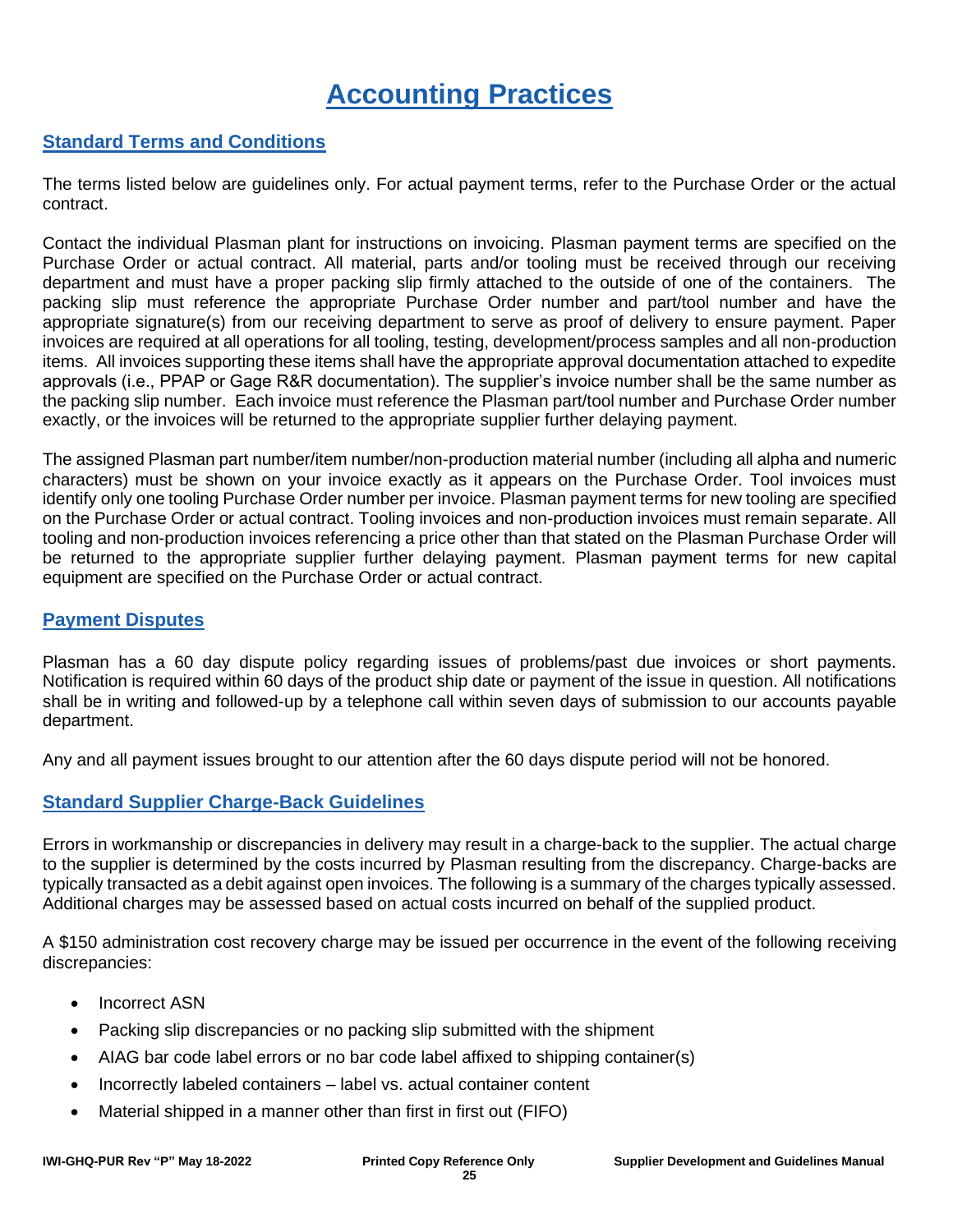A \$150 administration cost recovery charge may be issued per occurrence with each notification of non-conforming product.

In addition to the above \$150 administrative charges, the charges listed below may also apply:

- Any and all Plasman customer charges incurred as a result of a supplier's non-conforming product
- A \$50 per man-hour charge on behalf of Plasman for time spent sorting and/or re-working a supplier's product
- Any and all line stoppages based on both man-hour and machine idle time (Charges will be determined through our accounting department)
- A \$150 charge for all incomplete, incorrect or otherwise discrepant PPAP submissions
- A \$150 administrative fee plus negotiated rate for third party inspection service

### **Warranty**

Suppliers may be subject to any identified warranty costs, claims and/or field failures associated with product supplied or generated by defective product. Debits for charges incurred will be made in the currency specified on the Purchase Order.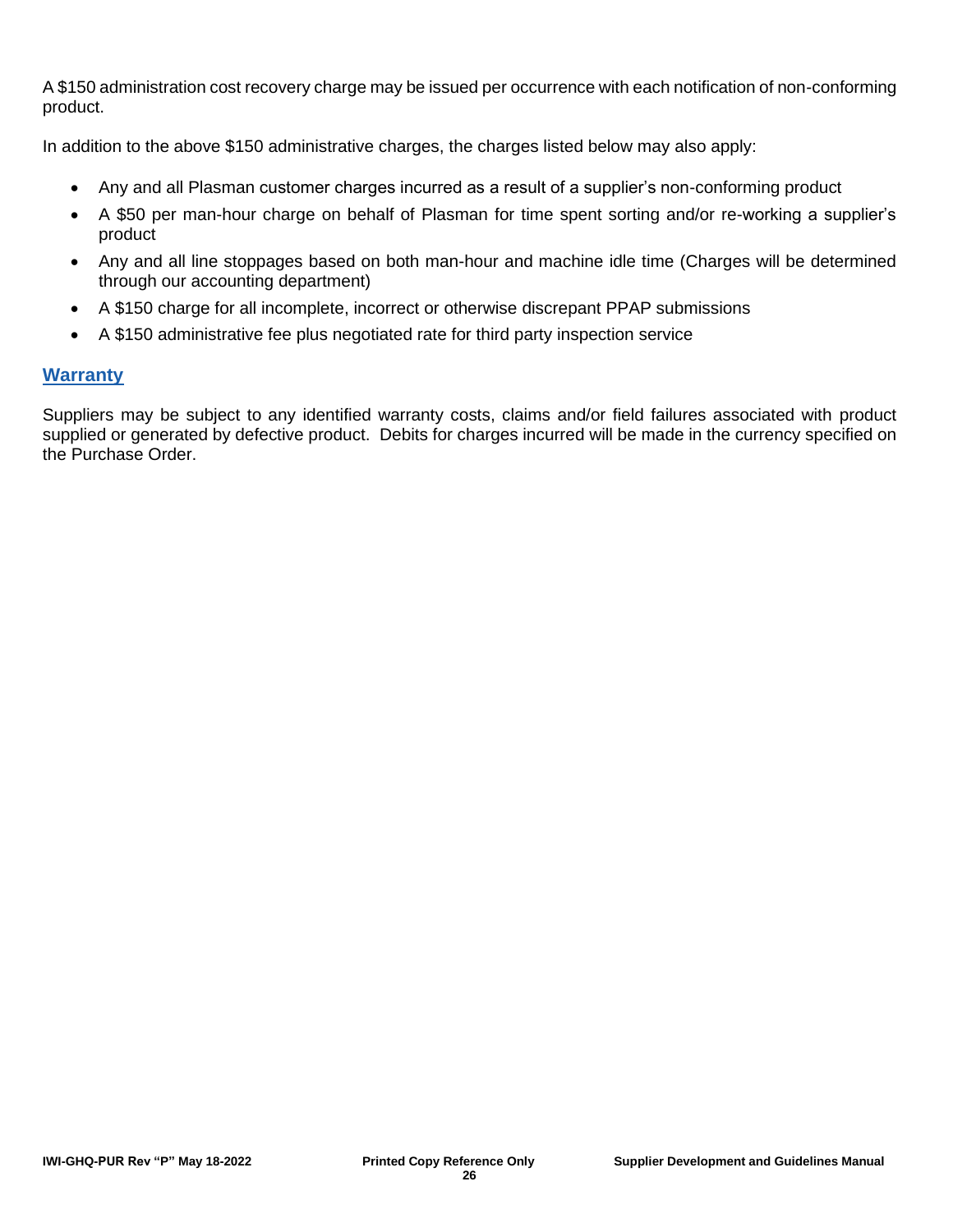## **Supplier Performance Metrics**

As partners of Plasman, the ongoing performance of suppliers is vital to our success. Measurement of the capabilities of suppliers in five key areas is an integral component in the supplier development process. These categories are quality, delivery, technology & innovation, relationship management, and market competitiveness. Success in all five sections is necessary to achieve the level of Preferred Supplier. Plasman will provide consistent feedback to our partners in these categories, identifying and highlighting opportunities for continuous improvement.

### **Quality**

Plasman defines quality as providing products and/or services that meet or exceed customer expectations over the life of the product or service. Plasman expects that suppliers will not only meet order specifications but will supply products that are suitable for their intended use in areas of design, dimensions, and durability. Suppliers are required to pursue continuous improvement opportunities to reduce process variation and optimize performance. It is essential that suppliers have a comprehensive internal and external Quality Management System that meets or exceeds the requirements of ISO 9001 / IATF 16949. Suppliers who are not third party certified must be actively pursuing registration, unless this requirement has been waived, in writing by a Plasman representative. The following quality performance criteria will be evaluated;

- PPM
- Supplier Corrective Action Requests
- Incidents of Controlled Shipping and Major Disruptions
- Number of Rejections
- Severity of Rejections
- Timeliness and Successful Implementation of Corrective Actions
- Systemic Quality Issues and Trend Lines
- Warranty
- Third Party Quality System Registration

### **Delivery**

Plasman expects 100% on-time delivery from its suppliers in order to meet customer requirements and expectations. This incorporates both timeliness and accuracy of shipments, as well as the corresponding documentation. In order to achieve this, the supplier must properly manage all phases of the delivery process. Support for inventory management initiatives such as consignment inventory programs and Kanban will be taken into consideration in assessing the supplier delivery performance rating. The following delivery performance criteria

- Overall Delivery Timeliness Performance
- Overall Delivery Accuracy Performance
- Advanced Shipping Notices and Shipping Documentation
- Inventory Management Initiatives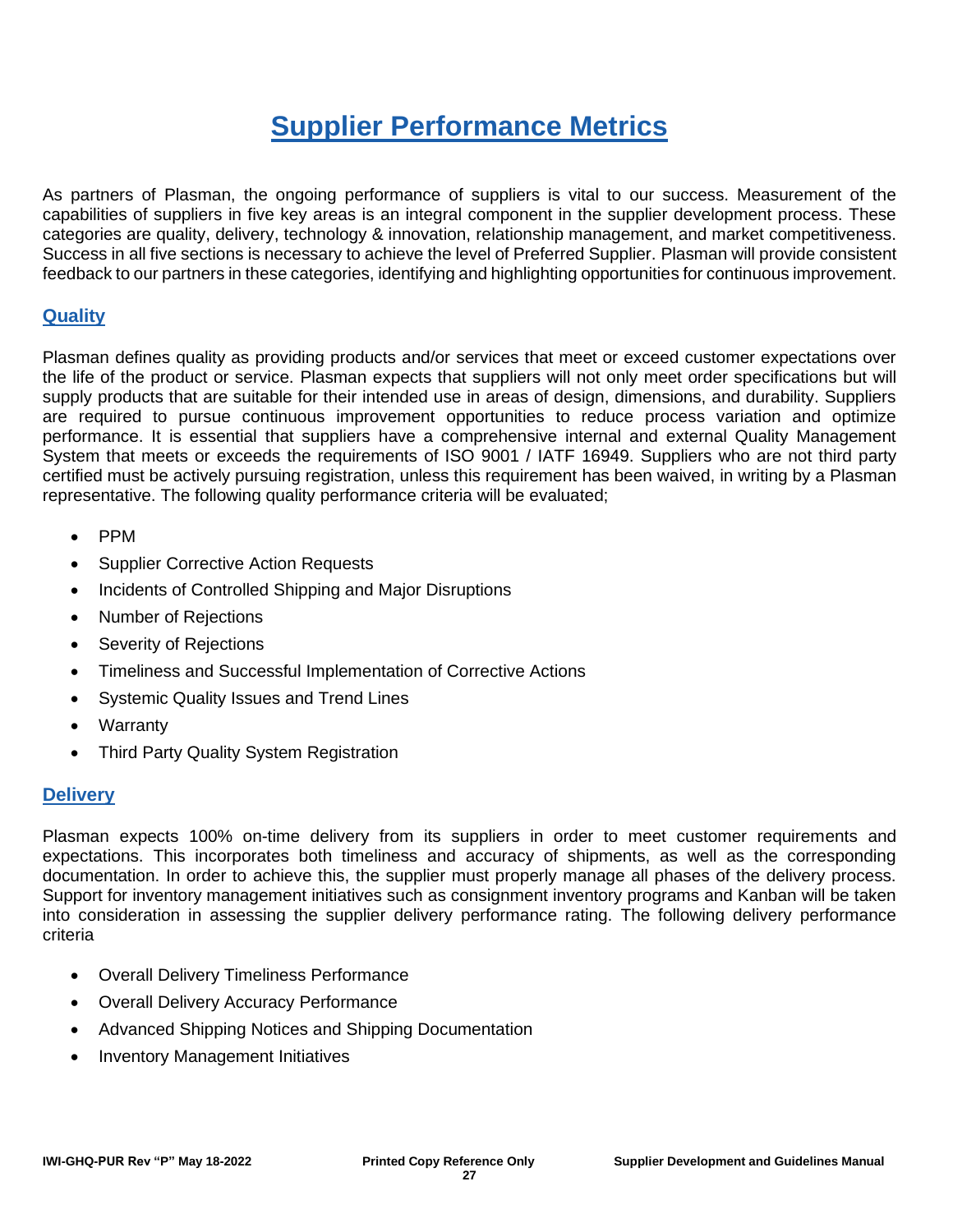## **Technology & Innovation**

Plasman suppliers must be capable of providing the technical expertise, resources and continuous improvement in technology to support current and future Plasman programs. This includes all required material development and manufacturing expertise. Suppliers must demonstrate capability to fully support all Advanced Product Quality Planning and Program Launch Teams. Suppliers must also demonstrate a commitment to proactive introduction of new technology. The following technology and innovation performance criteria will be evaluated;

- Field Technical Support
- New Program Launch / APQP Support
- New Technology Development
- Expertise in Commodity / Product
- Training and Education Programs

#### **Relationship Management**

Suppliers are expected to demonstrate a commitment to Plasman and our customers through all encounters at the plant and corporate level. It is anticipated that suppliers will be proactive and will aggressively pursue every opportunity to further the corporate objectives of Plasman. Suppliers are encouraged to put forth recommendations that will assist Plasman in advancing in the areas of quality, efficiency, service and cost. The following relationship management performance criteria will be evaluated:

- Plant level Relationships
- Corporate Level Relationships
- Suggestions, Recommendations and Initiatives

#### **Market Competitiveness**

Plasman anticipates that suppliers will utilize continual improvement methodologies and lean manufacturing principles to ensure that they remain market competitive. Efficiency enhancements should be used to offset external economic impact factors beyond the reasonable control of the supplier. The following market competitiveness performance criteria will be evaluated;

- Purchase Price Variance
- Internal Cost Control Systems
- Cost Reduction Initiatives
- Cost of Quality
- Capital Investments
- Value Analysis / Value Engineering Initiatives
- Technical Support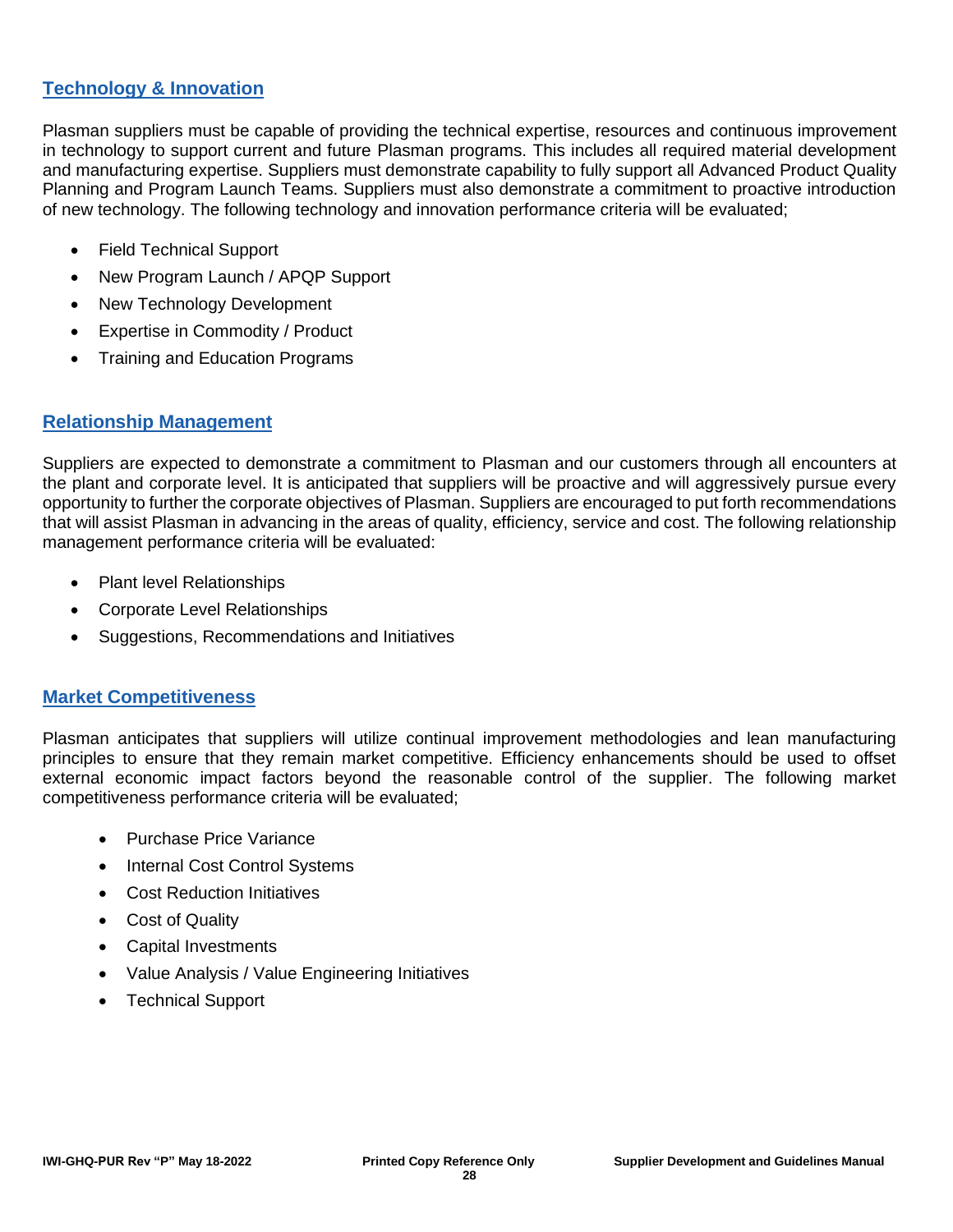## **Supplier De-Sourcing**

In the event that a Supplier's corrective and preventive action process fails to effectively address the root cause of supply issue(s), or if identified performance continues to trend negatively and/or is considered by Plasman to be detrimental to the supply chain, a de-sourcing review may be conducted by the Plasman. Supplier desourcing consideration may take into account poor Quality/Delivery performance, relationship management issues, technological or innovation deficiencies, market competitiveness, or other identified signs of business distress.

De-sourcing reviews will include the Corporate Director of Purchasing, Corporate Supplier Quality Manager, Plant-Specific Senior Buyer (or designates), and other Plasman management (e.g. Platform/Program Managers, Quality Managers) deemed necessary to provide/review the Supplier performance data/evidence to determine if the supply chain relationship can continue. If the decision is made to de-source the supplier, a plan will be developed to relocate any existing work (including but not limited to: tooling, tool assists, packaging, documentation, records) without disruption to manufacturing, along with confirming/implementing the required Customer/internal communication protocols.

## **Requests for Quotation / Bid / Tender**

Plasman will notify suppliers of new business opportunities through one of three processes. These are the Request for Quotation (RFQ), Request for Bid (RFB), and Request for Tender (RFT). Each process has been designed and engineered to address specific requirements.

In order to be selected for consideration, suppliers must adhere to all requirements of the opportunity to which they are responding. Supplier performance metrics and supplier capabilities will be factored into the decisionmaking process in all cases.

### **Request for Quotation (RFQ)**

The Request for Quotation is the default process that will be used to notify suppliers of a new business opportunity. Potential suppliers will be forwarded a new business notification cover letter accompanied by the RFQ package (Appendix C). Responses not submitted within the prescribed time limit may be disqualified at the discretion of Plasman. Responses not submitted using the provided forms could be disqualified at the discretion of Plasman.

New suppliers will receive the Supplier Self-Assessment & Capabilities Profile for completion. An on-site visit and/or assessment by Plasman may be required to provide objective evidence of the adequacy of the potential supplier's quality systems and manufacturing capabilities. Where required, the Subcontractor Quality Systems Audit (Appendix B) will be used. For new programs a supplier risk assessment will be conducted in consideration of new business prior to issuance of the business award notification (BAN).

Suppliers will be notified only if they are successful in the RFQ process. Suppliers that are not selected may elect to appeal the decision to Plasman Purchasing. A neutral panel of three Plasman executives will review the Request for Quotation to ensure adherence to all standard Plasman procedures and protocols.

#### **Request for Bid (RFB)**

The Request for Bid will be used to notify suppliers of a new business opportunity relating to a capital equipment purchase. The RFB will include detailed design and performance specifications. Responses to the RFB must include timing, delivery, support/service details, warranty information, and all constraints or modifications to specifications. All RFB responses must also include copies of contracts and/or agreements as they relate to the capital equipment purchase. Responses not submitted within the prescribed time limit may be disqualified at the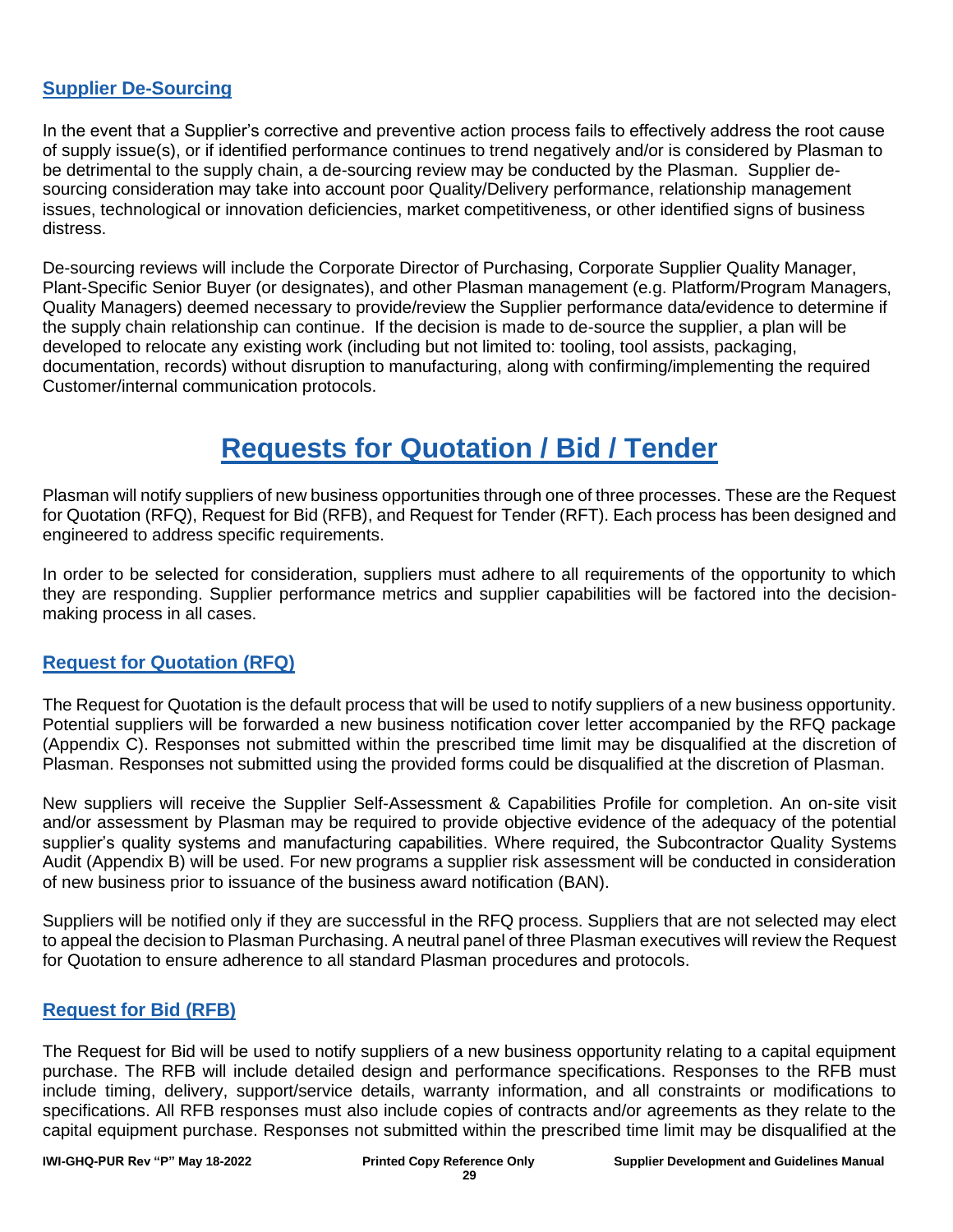discretion of Plasman. Responses not submitted using the provided forms may be disqualified at the discretion of Plasman. For new suppliers a contract review will be conducted in consideration of new business prior to issuance of the business award notification (BAN).

Suppliers will be notified only if they are successful in the RFB process. Suppliers that are not selected may elect to appeal the decision to Plasman Purchasing. A neutral panel of three Plasman executives will review the Request for Bid and all accompanying documentation to ensure adherence to all standard Plasman procedures and protocols.

The Request for Tender will be used to notify suppliers of a new business opportunity relating to a specialized service requirement. The RFT will include a detailed project outline and applicable confidentiality agreements. Responses to the RFT must include timing, delivery, support/service details, communication plans where applicable, and all constraints or modifications to project outline. All RFT responses must also include copies of contracts and/or agreements as they relate to the project scope. Responses not submitted within the prescribed time limit may be disqualified at the discretion of Plasman. Responses not submitted using the provided forms may be disqualified at the discretion of Plasman. For all new specialized service requirements, a project review will be conducted in consideration of new business prior to issuance of the business award notification (BAN).

Suppliers will be notified only if they are successful in the RFT process. Suppliers that are not selected may elect to appeal the decision to Plasman Purchasing. A neutral panel of three Plasman executives will review the Request for Tender and all accompanying documentation to ensure adherence to all standard Plasman procedures and protocols.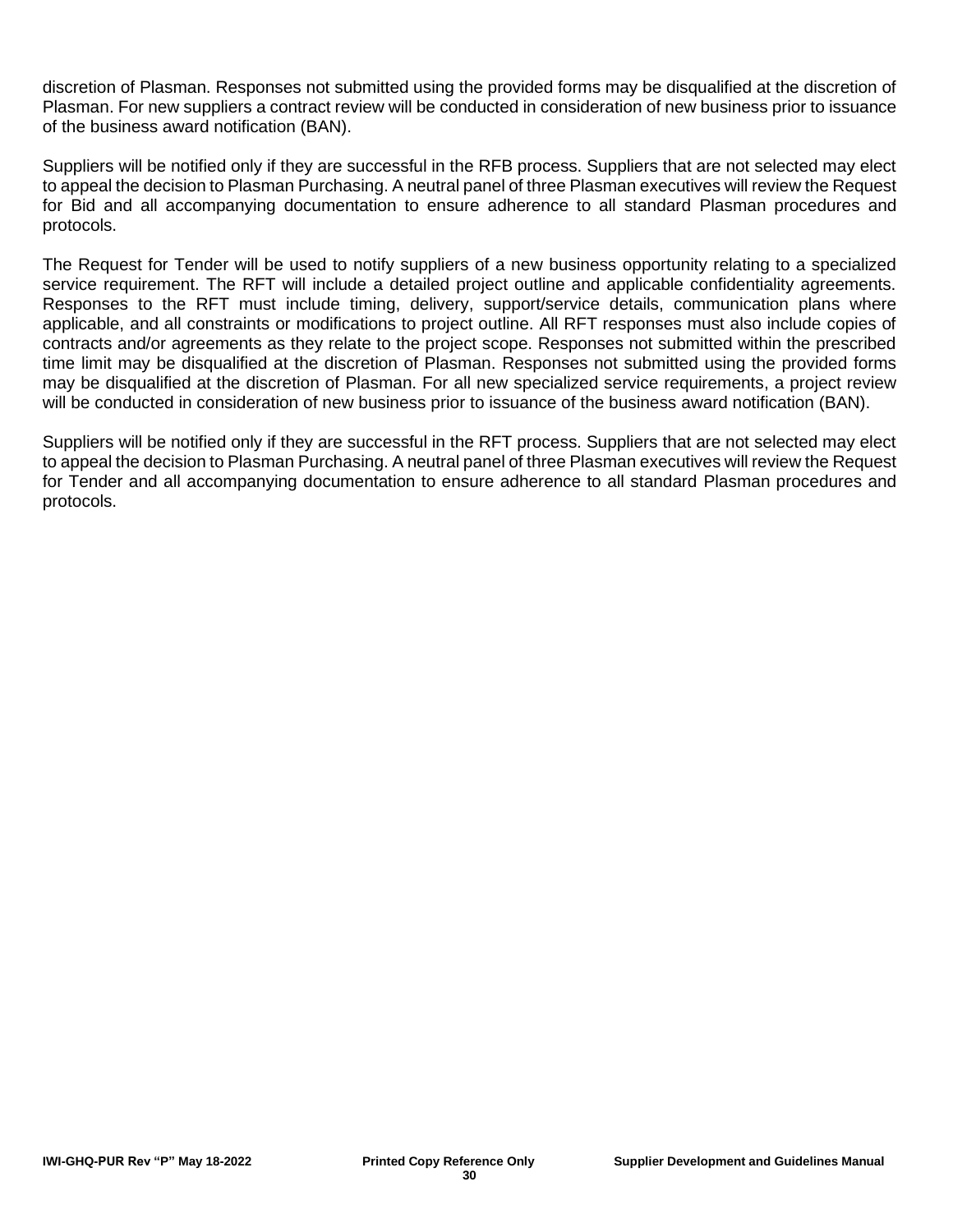## **Change Record**

| <b>Revision</b><br>Level | <b>Revision</b><br>Date | Page(s)<br><b>Affected</b> | <b>Description of Change</b>                                                                                                                                                                                                                                                                                                                                                                                                                                                                                                                                                                                                                                                                                                                                                    | <b>Revised By</b>     |  |
|--------------------------|-------------------------|----------------------------|---------------------------------------------------------------------------------------------------------------------------------------------------------------------------------------------------------------------------------------------------------------------------------------------------------------------------------------------------------------------------------------------------------------------------------------------------------------------------------------------------------------------------------------------------------------------------------------------------------------------------------------------------------------------------------------------------------------------------------------------------------------------------------|-----------------------|--|
| Α                        | May 1-2007              | All                        | <b>Initial Release</b>                                                                                                                                                                                                                                                                                                                                                                                                                                                                                                                                                                                                                                                                                                                                                          | M. Merner<br>T. Byrne |  |
| В                        | Apr 21-2008             | 5, 8, 9, 10,<br>14, 19     | Revised Key Contact Personnel (page 5), updated OEM Name ("Chrysler" page<br>8 & 10), referenced Supplier colour master responsibility (page 9), added Tier 1<br>and JOEM Supplier problem communication requirement (page 10), included<br>Production Part Approval Process distinction ("Domestic OEM/Tier 1 and<br>JOEM/Tier 1" page 14), and reworded Quality requirement ("Supplier Corrective<br>Action Requests" page 19).                                                                                                                                                                                                                                                                                                                                               | M. Merner<br>T. Byrne |  |
| C                        | May 27-2009             | 3, 5, 6, 7, 8,<br>16, 17   | Defined Supplier responsibility for compliance with manual and added website<br>location for manual updates to "Introduction" (page 3) thereby eliminating the<br>Supplier Manual Acknowledgement Letter sign-off requirement (formerly page<br>22), revised Key Contact Personnel (page 5), upgraded ISO 9001:2000 to ISO<br>9001:2008 with Dec 31-2009 deadline to Basic Supplier Requirements (page 6)<br>and Supplier Quality Management System (page 8), added request for ISO<br>14001 Certificate, Contractor Safety Requirements "Certification and Sign-Off"<br>document, and EH&S Regulations and Part Mutilation Protection Policy (page 7),<br>added EDI (page 16), and removed "automated receipt system" from Standard<br>Terms and Conditions section (page 17). | M. Merner<br>T. Byrne |  |
| D                        | Sep 25-2009             | 6, 7, 8, 9                 | Upgraded TS16949:2002 to TS16949:2009 with Dec 31-2010 deadline to Basic<br>Supplier Requirements (page 6) and Supplier Quality Management System<br>(page 8), added A.P. Plasman Environmental Vision (page 7), revised Supplier<br>Quality Management section by added "coating" and "plating" (page 8), and<br>changed section "Supplier Profile" to "Initial Quality Survey Checklist" including<br>removal of annual submission requirement (page 9).                                                                                                                                                                                                                                                                                                                      | M. Merner<br>T. Byrne |  |
| Е                        | Apr 15-2010             | 5, 8                       | Updated Key Contact Personnel section, and revised Customer-Specific<br>Requirements section (updated IATF website link).                                                                                                                                                                                                                                                                                                                                                                                                                                                                                                                                                                                                                                                       | M. Merner<br>T. Byrne |  |
| F                        | Mar 1-2011              | 3, 5, 6, 8                 | Revised Introduction section (page 3 - addition of Plasman Corp. LLC, Fort<br>Payne Plant), updated Key Contact Personnel section (page 5 - Tilbury Plant<br>Quality Manager, addition of Fort Payne Plant), revised Basic Supplier<br>Requirements and Supplier Quality Management System sections (pages 6 & 8<br>- removed reference to ISO 9001:2000 & ISO/TS 16949:2002 versions).                                                                                                                                                                                                                                                                                                                                                                                         | M. Merner<br>T. Byrne |  |
| G                        | Mar 31-2011             | All                        | Revised all sections (New Company Logo and A.P. Plasman Corporation /<br>Plasman Corp LLC), and revised Introduction section (page 3 - new website tab<br>"Supplier Portal").                                                                                                                                                                                                                                                                                                                                                                                                                                                                                                                                                                                                   | M. Merner<br>T. Byrne |  |
| н                        | Feb 15-2012             | All                        | Revised all sections (New Company Logo - name change from A.P. Plasman<br>Corporation to A.P. Plasman Inc.), revised Supplier Quality Expectations section<br>(page 9 – revised Initial Quality Survey Checklist verbiage), and revised<br>Corrective Action section (page 11 - changed Quality "Manager" to Quality<br>"Department", and added verbiage "the supplier will provide objective evidence<br>to support corrective action implementation").                                                                                                                                                                                                                                                                                                                        | M. Merner<br>T. Byrne |  |
| ı                        | Jan 21-2013             | 5                          | Revised Key Contact Personnel (Windsor Plant 1 & Tilbury Plant)                                                                                                                                                                                                                                                                                                                                                                                                                                                                                                                                                                                                                                                                                                                 | M. Merner<br>T. Byrne |  |
| J                        | Dec 16-2013             | 5, 8                       | Revised Key Contact Personnel (Tecumseh Plant & Fort Payne Plant) and<br>updated all email addresses, revised section Automotive Supplier Requirements<br>(replaced "Chrysler, Ford, and General Motors" with phrase "our OEM<br>Customers" and added "CQI and MMOG/LE" to the publications example list).                                                                                                                                                                                                                                                                                                                                                                                                                                                                      | M. Merner<br>T. Byrne |  |
| Κ                        | Aug 8-2014              | 5, 8                       | Revised Key Contact Personnel (Fort Payne Plant) and added Conflict Minerals<br>reporting requirements                                                                                                                                                                                                                                                                                                                                                                                                                                                                                                                                                                                                                                                                          | M. Merner<br>T. Byrne |  |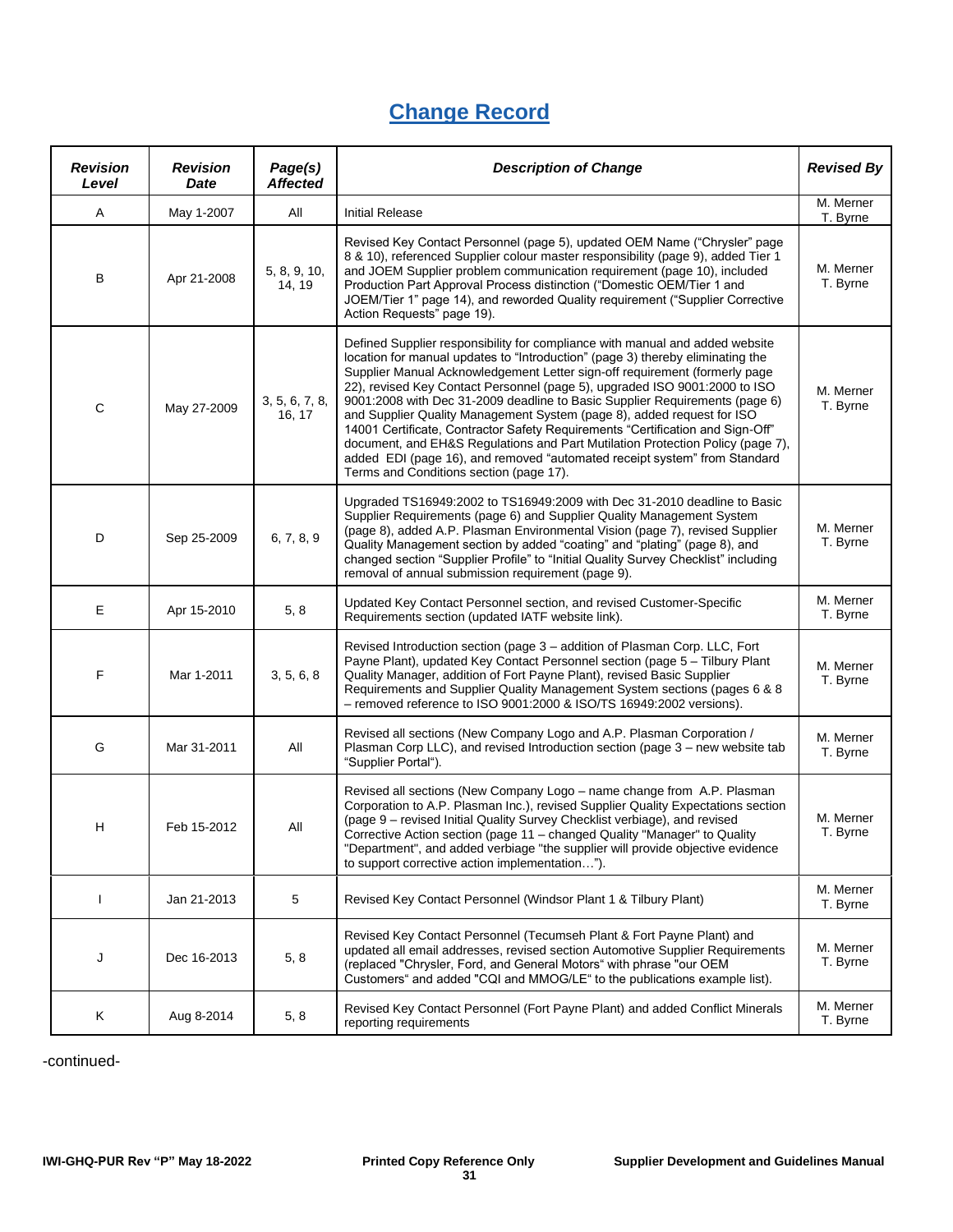| <b>Revision</b><br>Level | <b>Revision</b><br>Date | Page(s)<br><b>Affected</b> | <b>Description of Change</b>                                                                                                                                                                                                                                                                                                                                                                                                                                                                                                                                                                                                                                                                                                                                     | <b>Revised By</b>                 |
|--------------------------|-------------------------|----------------------------|------------------------------------------------------------------------------------------------------------------------------------------------------------------------------------------------------------------------------------------------------------------------------------------------------------------------------------------------------------------------------------------------------------------------------------------------------------------------------------------------------------------------------------------------------------------------------------------------------------------------------------------------------------------------------------------------------------------------------------------------------------------|-----------------------------------|
| L                        | Apr 7-2015              | 5, 10                      | Revised Key Contact Personnel (Tilbury Plant), updated Supplier Quality System<br>Assessment (added first paragraph).                                                                                                                                                                                                                                                                                                                                                                                                                                                                                                                                                                                                                                            | M. Merner<br>T. Byrne<br>G. Ryder |
| M                        | Sep 24-2015             | 3, 6, 8, 10,<br>12, 13, 18 | Updated website to www.applasman.com (changed from www.applasman.ca),<br>revised Basic Supplier Requirements and Supplier Quality System Requirements<br>sections (added reference to ISO 9001:2015), revised Automotive Supplier<br>Requirements section (itemized CQI Special Processes), revised Supplier<br>Problem Communication (added FCA to Chrysler), revised Supplier Quality<br>Survey Checklist section (changed "Initial" to "Supplier" Quality Survey<br>Checklist), revised Supplier Quality System Assessments section (Critical-To-<br>Success Suppliers to complete self-assessment annually), added "Product and<br>Process Change Point Control" section, and revised Standard Supplier<br>Chargeback Guidelines section (added "Warranty"). | M. Merner<br>T. Byrne<br>G. Ryder |
| N                        | Dec 15-2015             | 5, 13                      | Revised Key Contact Personnel (WP1, WP2, Tecumseh, Tilbury), revised<br>Product and Process Change Point Control section (added list of items<br>considered "Changes").                                                                                                                                                                                                                                                                                                                                                                                                                                                                                                                                                                                          | M. Merner<br>T. Byrne<br>G. Ryder |
| $\circ$                  | Jan 15-2016             | 5, 8, 13                   | Revised Key Contact Personnel (WP2), revised Customer-Specific<br>Requirements section (added verbiage "and/or OEM Customer website/supplier<br>portal"), and revised Product and Process Change Point Control section (added<br>reference to OEM-Specific Change Point Control requirements and<br>communication protocol in the event of uncertainty).                                                                                                                                                                                                                                                                                                                                                                                                         | M. Merner<br>T. Byrne<br>G. Ryder |
| P                        | Feb 15-2016             | All                        | Revised entire document (re-branding logo and company name formerly A.P.<br>Plasman Inc./Plasman Corp LLC), revised website address on page 3 (changed<br>from www.applasman.com), revised listed manufacturing facilities on page 3<br>(added Windsor Plant 3), and revised manufacturing locations and contact<br>names on page 5 (added Corporate Office and Windsor Plant 3).                                                                                                                                                                                                                                                                                                                                                                                | M. Merner<br>T. Byrne<br>G. Ryder |
| Q                        | Mar 28-2016             | 5                          | Revised key contact personnel email addresses (formerly applasman.com).                                                                                                                                                                                                                                                                                                                                                                                                                                                                                                                                                                                                                                                                                          | M. Merner<br>T. Byrne<br>G. Ryder |
| R                        | Apr 25-2016             | All                        | Revised entire document (addition of A-Brite Plating - Cleveland Plant:<br>additional logo and changed A.P. Plasman - A Division of Plasman Group to<br>A.P. Plasman / A-Brite Plating), revised key contact personnel on page 3 (added<br>A-Brite Plating - Cleveland Plant contacts), revised listed manufacturing facilities<br>on page 3 (added Cleveland Plant), revised Automotive Supplier Requirements<br>on page 9 (added CQI-14), and revised Supplier Problem Notification on page 11<br>(revised FCA bullet item).                                                                                                                                                                                                                                   | M. Merner<br>T. Byrne<br>G. Ryder |
| S                        | May 24-2016             | 2, 6, 10                   | Revised Contents page (added page number reference), revised Section 3 Key<br>Contact Personnel (Fort Payne Plant Quality Manager), and revised Section 5<br>Supplier Quality Expectations (removed VDA revision level reference from<br>Supplier Quality Management System).                                                                                                                                                                                                                                                                                                                                                                                                                                                                                    | M. Merner<br>T. Byrne<br>G. Ryder |
| т                        | June 2-2016             | 6, 23                      | Revised Section 3 Key Contact Personnel (A-Brite Plating Buyer), and revised<br>Section 5 Supplier Quality Expectations (added Supplier De-Sourcing).                                                                                                                                                                                                                                                                                                                                                                                                                                                                                                                                                                                                            | M. Merner<br>T. Byrne<br>G. Ryder |
| U                        | Sep 22-2016             | 16                         | Revised Section 6 Engineering & PM - PPAP (added "All Suppliers will submit<br>PPAP packages to the following email address: PPAP@theplasmangroup.com")                                                                                                                                                                                                                                                                                                                                                                                                                                                                                                                                                                                                          | M. Merner<br>T. Byrne<br>G. Ryder |
| ٧                        | Dec 12-2016             | 6, 7, 10, 16               | Revised Section 3 Key Contact Personnel (WP1, Tilbury, A-Brite), revised<br>Section 4 Standard Supplier Requirements and Section 5 Supplier Quality<br>Expectations (added IATF 16949), revised Section 6 Engineering & Program<br>Management - PPAP (identified Bulk Materials Supplier requirement).                                                                                                                                                                                                                                                                                                                                                                                                                                                           | M. Merner<br>T. Byrne<br>G. Ryder |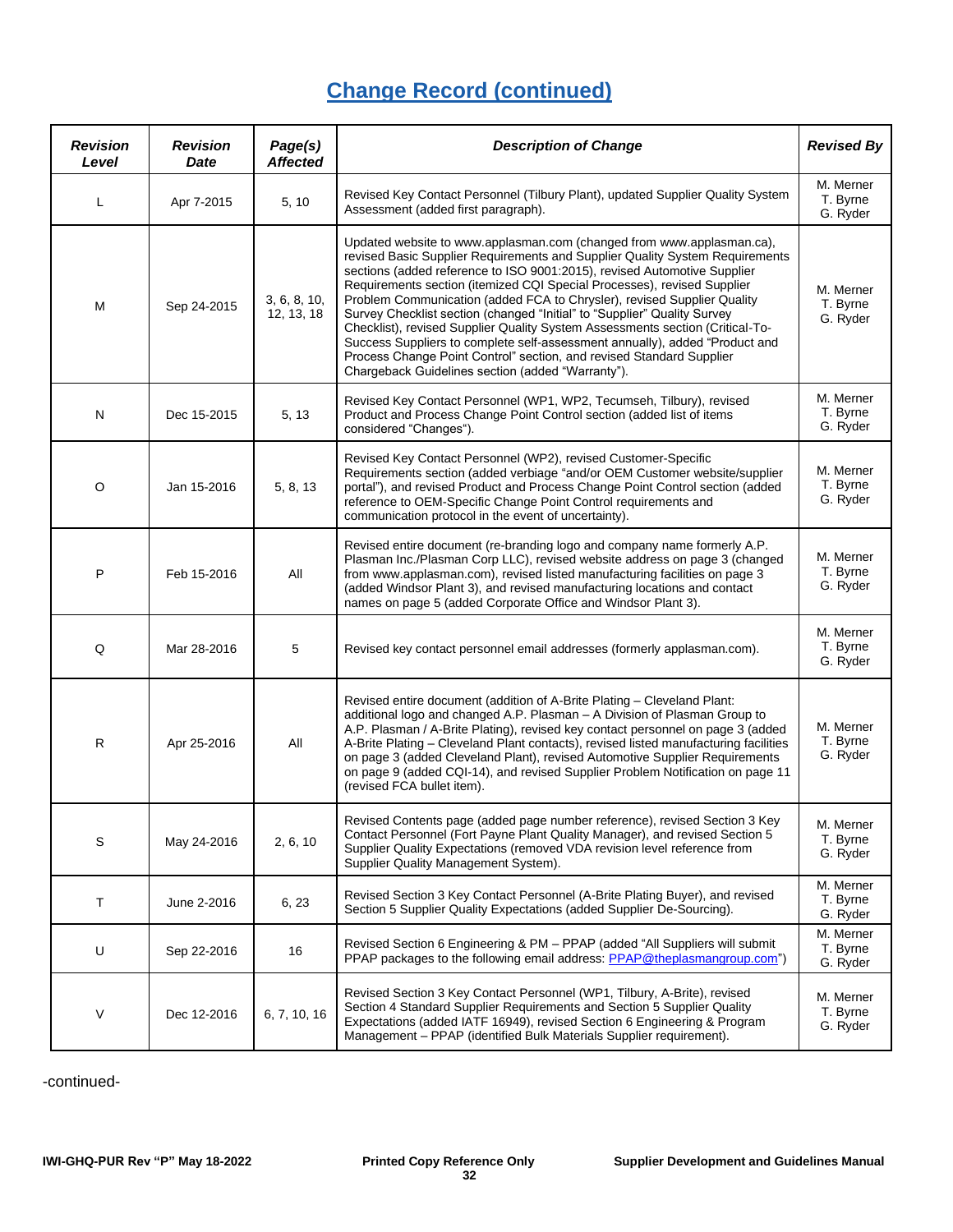| <b>Revision</b><br>Level | <b>Revision</b><br>Date | Page(s)<br><b>Affected</b> | <b>Description of Change</b>                                                                                                                                                                                                                                                                                                                                                                                                                                                                                                                                                                                                                                                                                                                                                                                                                                                                                                                                                                                                                                                                                                                                                                                                                                                                                                                                                                                | <b>Revised By</b>                 |
|--------------------------|-------------------------|----------------------------|-------------------------------------------------------------------------------------------------------------------------------------------------------------------------------------------------------------------------------------------------------------------------------------------------------------------------------------------------------------------------------------------------------------------------------------------------------------------------------------------------------------------------------------------------------------------------------------------------------------------------------------------------------------------------------------------------------------------------------------------------------------------------------------------------------------------------------------------------------------------------------------------------------------------------------------------------------------------------------------------------------------------------------------------------------------------------------------------------------------------------------------------------------------------------------------------------------------------------------------------------------------------------------------------------------------------------------------------------------------------------------------------------------------|-----------------------------------|
| W                        | Feb 1-2017              | 3, 6                       | Revised Section 1 Introduction (removed reference to Windsor Plant 2) and<br>Section 3 Key Contact Personnel (WP1 personnel change, removed reference to<br>WP2).                                                                                                                                                                                                                                                                                                                                                                                                                                                                                                                                                                                                                                                                                                                                                                                                                                                                                                                                                                                                                                                                                                                                                                                                                                           | M. Merner<br>T. Byrne<br>G. Ryder |
| X                        | Mar 1-2017              | 6, 8                       | Revised Section 3 Key Contact Personnel (A-Brite personnel change), and<br>revised Section 4 Standard Supplier Requirements (ISO 14001 Conformance:<br>highlighted Supplier/Subcontractor Safety Requirements Sign Off process).                                                                                                                                                                                                                                                                                                                                                                                                                                                                                                                                                                                                                                                                                                                                                                                                                                                                                                                                                                                                                                                                                                                                                                            | M. Merner<br>T. Byrne<br>G. Ryder |
| Y                        | May 15-2017             | $8 - 28$                   | Revised Section 4 Standard Supplier Requirements (added Supplier Packaging<br>Requirements, rearranged order of remaining subsections).                                                                                                                                                                                                                                                                                                                                                                                                                                                                                                                                                                                                                                                                                                                                                                                                                                                                                                                                                                                                                                                                                                                                                                                                                                                                     | M. Merner<br>T. Byrne<br>G. Ryder |
| Ζ                        | Aug 4-2017              | 6, 8                       | Revised Section 3 Key Contact Personnel (WP1 & A-Brite personnel change),<br>and revised Section 4 Standard Supplier Requirements (added Palletization<br>Requirements to Supplier Packaging Requirements).                                                                                                                                                                                                                                                                                                                                                                                                                                                                                                                                                                                                                                                                                                                                                                                                                                                                                                                                                                                                                                                                                                                                                                                                 | M. Merner<br>T. Byrne<br>G. Ryder |
| Α                        | Jan 19-2018             | 6, 9, 10, 11,<br>12        | Revised Section 3 Key Contact Personnel (WP3 personnel change), revised<br>Section 4 Standard Supplier Requirements - Basic Supplier Requirements (added<br>suppliers of "automotive" production materials and services, added sections<br>"Automotive Product-Related Software or Automotive Products with Embedded<br>Software" and "Statutory and Regulatory Requirements"), revised Section 4<br>Standard Supplier Requirements - ISO 14001 Conformance (updated Plasman<br>Group Environmental Vision & Strategic Plan), revised Section 5 Supplier Quality<br>Expectations - Supplier Quality Management System (added suppliers of<br>"automotive" production materials and services, replaced "such as sub-assembly,<br>coating, heat treating, metal finishing, plating, sequencing, sorting, rework and<br>calibration services" with "including production, service, and accessory parts, heat<br>treating, plating, painting or other finishing services, sub-assembly, sequencing,<br>sorting, rework, and calibration services", changed "customer-approved" to<br>"customer-directed" source), revised Section 5 Supplier Quality Expectations -<br>Supplier Quality System Assessments (added "Second-Party Audits"), and<br>revised Section 5 Supplier Quality Expectations - Supplier Problem<br>Communication (General Motors: removed CS1, added BIQS Revocation to<br>General Motors). | M. Merner<br>T. Byrne<br>G. Ryder |
| В                        | Feb 28-2018             | 11, 12                     | Revised Section 5 Supplier Quality Expectations - Supplier Quality Management<br>System (added Supplier notification requirement in writing within 5 working days if<br>certification expired / suspended / withdrawn), and revised revised Section 5<br>Supplier Quality Expectations - Supplier Quality System Assessments (added<br>reference to Minimum Automotive Quality Management System Requirements for<br>Sub-Tier Suppliers - MAQMSR in association with second-party audits).                                                                                                                                                                                                                                                                                                                                                                                                                                                                                                                                                                                                                                                                                                                                                                                                                                                                                                                  | M. Merner<br>T. Byrne<br>G. Ryder |
| С                        | Apr 23-2018             | 7, 15                      | Basic Supplier Requirements (added automotive supplier IATF 16949 goal), and<br>Supplier Procedure Approval (External Documentation) section.                                                                                                                                                                                                                                                                                                                                                                                                                                                                                                                                                                                                                                                                                                                                                                                                                                                                                                                                                                                                                                                                                                                                                                                                                                                               | M. Merner<br>T. Byrne<br>G. Ryder |
| D                        | Nov 7-2018              | 6                          | Revised Section 3 Key Contact Personnel (WP3 & A-Brite personnel change).                                                                                                                                                                                                                                                                                                                                                                                                                                                                                                                                                                                                                                                                                                                                                                                                                                                                                                                                                                                                                                                                                                                                                                                                                                                                                                                                   | M. Merner<br>T. Byrne<br>G. Ryder |
| Е                        | May 27-2019             | 6, 7, 8, 11,<br>12, 16, 22 | Revised Section 3 Key Contact Personnel (Fort Payne & A-Brite personnel<br>change), revised Section 4 Standard Supplier Requirements - Basic Supplier<br>Requirements subsection and Section 5 Supplier Quality Expectations - Supplier<br>Quality Management System subsection (removed reference to ISO 9001:2008<br>and TS 16949:2009), revised Supplier Problem Communication subsection<br>(removed reference to GM CS1 and Top Focus Program), added subsection<br>Product and Process Change Point Control - Honda Specific Requirements,<br>revised Section 6 Engineering and Program Management (added subsection<br>"Glacial Acidic Test Capabilities").                                                                                                                                                                                                                                                                                                                                                                                                                                                                                                                                                                                                                                                                                                                                          | M. Merner<br>T. Byrne<br>G. Ryder |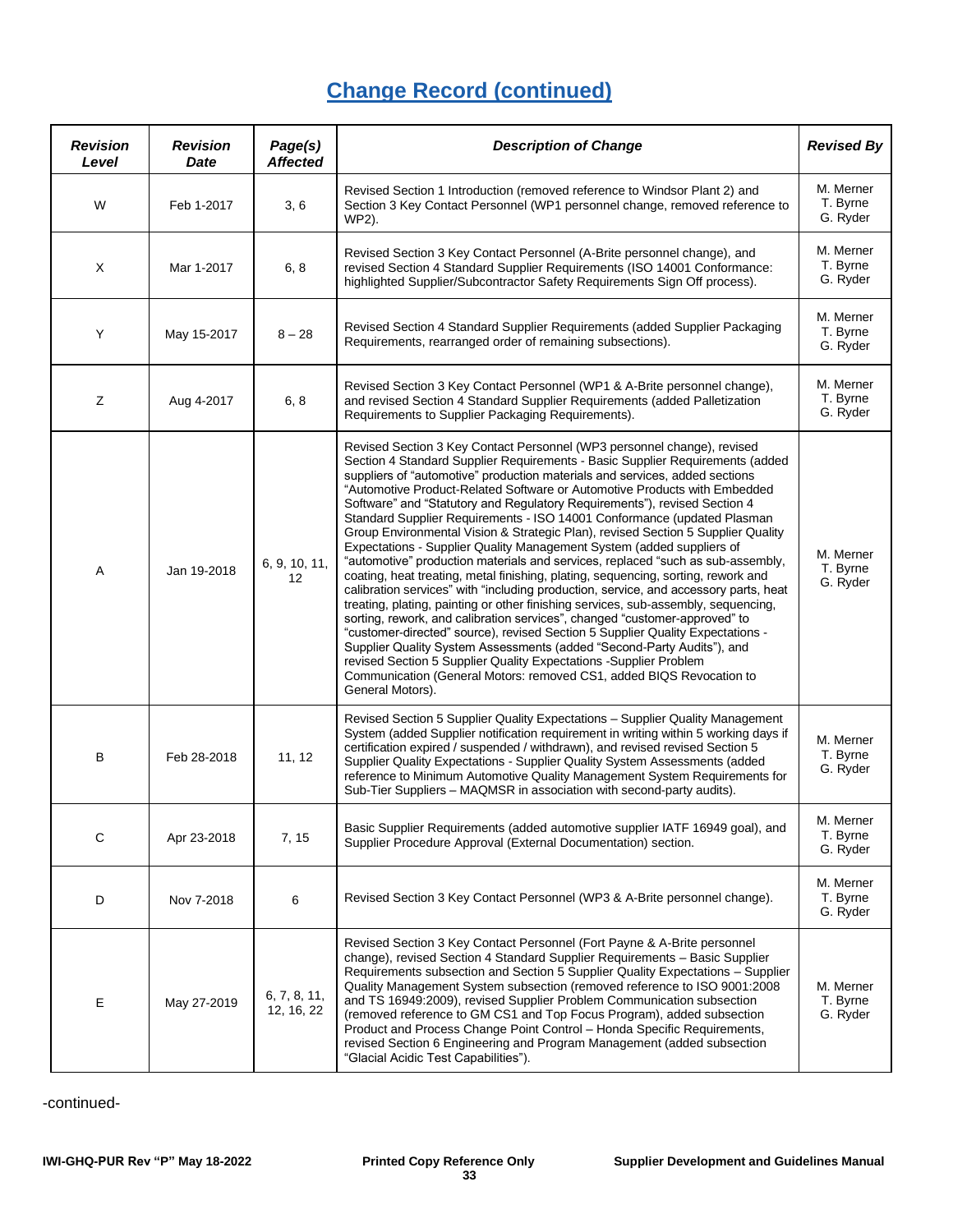| <b>Revision</b><br>Level | <b>Revision</b><br>Date | Page(s)<br><b>Affected</b> | <b>Description of Change</b>                                                                                                                                                                                                                                                                                                                                                                                                                                                                                                                                                                                                                                                                                                                                                                      | <b>Revised By</b>                 |
|--------------------------|-------------------------|----------------------------|---------------------------------------------------------------------------------------------------------------------------------------------------------------------------------------------------------------------------------------------------------------------------------------------------------------------------------------------------------------------------------------------------------------------------------------------------------------------------------------------------------------------------------------------------------------------------------------------------------------------------------------------------------------------------------------------------------------------------------------------------------------------------------------------------|-----------------------------------|
| F                        | May 25-2020             | 6                          | Revised Section 3 Key Contact Personnel (Fort Payne & A-Brite personnel<br>change), and revised document revision control number (changed "GWI-APC" to<br>"IWI-GHQ").                                                                                                                                                                                                                                                                                                                                                                                                                                                                                                                                                                                                                             | M. Merner<br>T. Byrne<br>G. Ryder |
| G                        | Oct 15-2020             | All                        | Revised entire document including title page, header, footer and all pertinent<br>sections (company rebranding including logo and naming convention changes:<br>A.P. Plasman/A-Brite Plating/Plasman Group changed to Plasman, Tecumseh<br>Plant to Tecumseh Manufacturing, Tilbury Plant to Tilbury Manufacturing, Windsor<br>Plant 1 to Windsor 1 Manufacturing, Windsor Plant 3 to Windsor 3 Manufacturing,<br>A-Brite Plating to Cleveland Manufacturing, Fort Payne Plant to Fort Payne<br>Manufacturing), added North American to title page and Introduction section (page<br>3), revised Section 3 Key Contact Personnel (Fort Payne & Cleveland personnel<br>change), and removed A-Brite Plating Quality Policy Statement as Plasman Quality<br>Policy Statement standardized (page 4). | M. Merner<br>T. Byrne<br>G. Ryder |
| H                        | Nov 12-2020             | 3, 5                       | Revised Section 1 Introduction (revised website address - rebranding), and<br>revised Section 3 Key Contact Personnel (revised email addresses - rebranding<br>and added Queretaro Manufacturing location contacts).                                                                                                                                                                                                                                                                                                                                                                                                                                                                                                                                                                              | M. Merner<br>T. Byrne<br>G. Ryder |
| I                        | Jan 25-2021             | 5, 8, 27                   | Revised Section 3 Key Contact Personnel (W1M, TIL, FPM, CLE personnel<br>changes, W3M position title change), revised Section 4 Standard Supplier<br>Requirements (Service Parts Requirements: supplier obligation - changed<br>duration from ten to fifteen years and added " part concludes series<br>production", pricing - changed duration from three to five years and added<br>for five years after part concludes series production", and revised Section 8<br>Supplier Performance Metrics (Supplier De-Sourcing: relocation - added<br>"(including but not limited to: tooling, tool assists, packaging, documentation,<br>records)".                                                                                                                                                   | M. Merner<br>T. Byrne<br>G. Ryder |
| J                        | May 14-2021             | 3, 5, 6, 7, 8              | Revised Section 1 Introduction (revised website – included website filepath to<br>manual), revised Section 3 Key Contact Personnel (removed fax numbers,<br>revised location contacts: TIL, FPM, CLE), revised Section 4 Standard Supplier<br>Requirements (Sub-Section: Basic Supplier Requirements - removed bar code<br>label example, and Sub-Section: Supplier Packaging Requirements - added<br>"facility" to Plasman, and Sub-Section: Automotive Supplier Requirements -<br>added CQI Assessment submission requirement "annually/ and if there are<br>significant changes), and revised Section 5 Supplier Quality Expectations (revised<br>sub-section / document name from " Plasman Supplier Quality Survey Checklist"<br>to "Plasman Supplier Profile").                             | M. Merner<br>T. Byrne<br>G. Ryder |
| Κ                        | Jun 22-2021             | 5, 11                      | Revised Section 3 Key Contact Personnel (CORP personnel change), and<br>Section 5 Supplier Quality Expectations (Sub-Section: Supplier Problem<br>Communication - changed FCA Chrysler to FCA Stellantis).                                                                                                                                                                                                                                                                                                                                                                                                                                                                                                                                                                                        | M. Merner<br>T. Byrne<br>G. Ryder |
| L                        | Aug 5-2021              | 4                          | Revised Section 2 Quality & Environmental Health & Safety Policy Statements<br>(revised Environmental Health & Safety Policy Statement).                                                                                                                                                                                                                                                                                                                                                                                                                                                                                                                                                                                                                                                          | M. Merner<br>T. Byrne<br>G. Ryder |
| М                        | Aug 31-2021             | 5                          | Revised Section 2 by adding Supplier Code of Conduct (renamed section as<br>Policies: Quality Policy Statement, Environmental Health & Safety Policy<br>Statement, Supplier Code of Conduct).                                                                                                                                                                                                                                                                                                                                                                                                                                                                                                                                                                                                     | M. Merner<br>T. Byrne<br>G. Ryder |
| N                        | Feb 15-2022             | 3, 6                       | Revised Section 1 Introduction (revised website address to manual), and revised<br>Section 3 Key Contact Personnel (CLE personnel change).                                                                                                                                                                                                                                                                                                                                                                                                                                                                                                                                                                                                                                                        | M. Merner<br>T. Byrne<br>G. Ryder |
| O                        | Apr 26-2022             | 4, 5                       | Revised Section 3 Key Contact Personnel (W1M personnel change), and Section<br>2 Quality & Environmental Health & Safety Policy Statements (updated Quality<br>Policy to reflect global Plasman operations).                                                                                                                                                                                                                                                                                                                                                                                                                                                                                                                                                                                      | M. Merner<br>T. Byrne<br>G. Ryder |